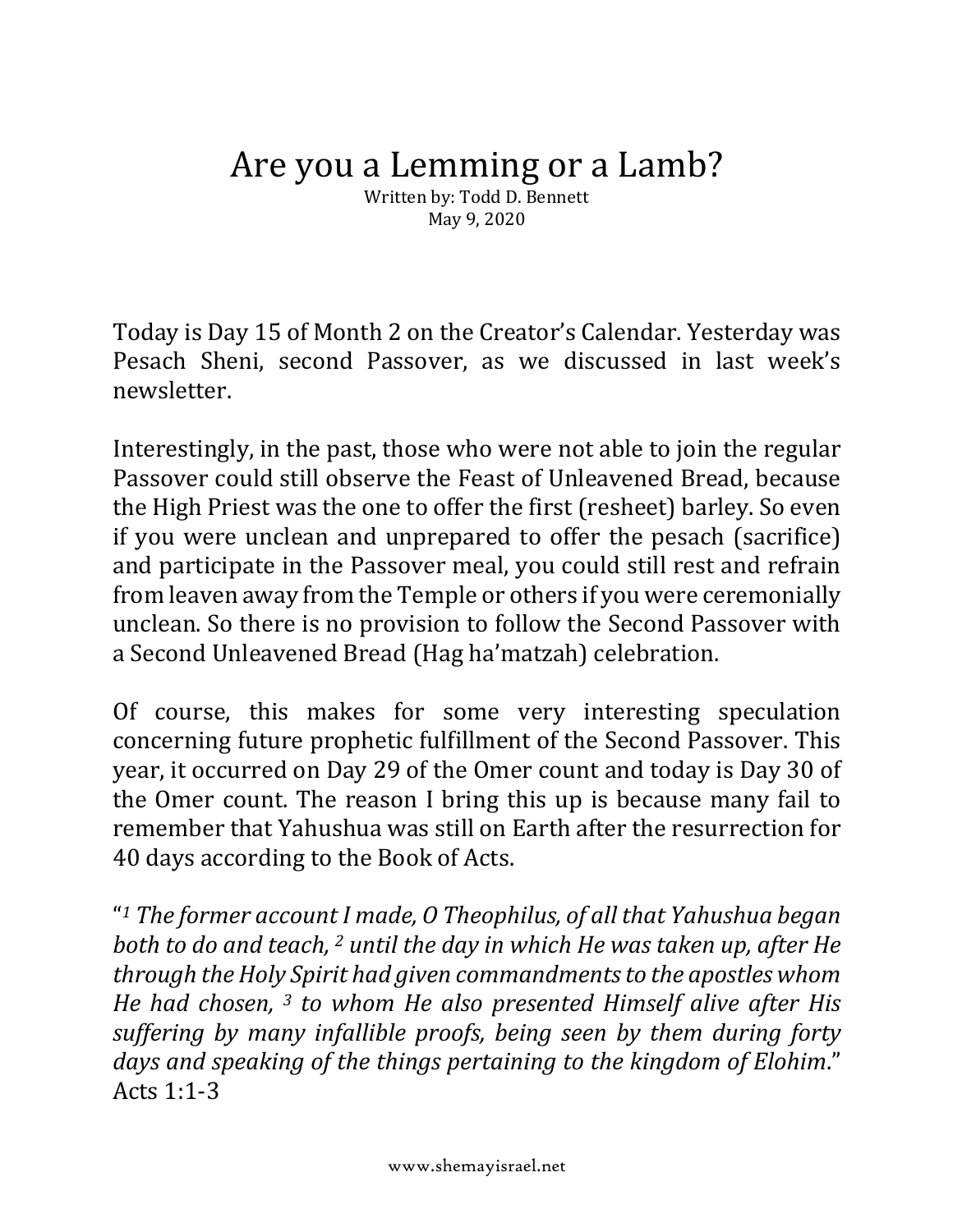While Christians celebrate the resurrection on Easter Sunday, we can discern from the Scriptures that Yahushua rose from the dead on the Sabbath - Day 17 of Month 1. That was the first Sabbath in the Omer count and Day 2 in the count.

The day after the resurrection was the first Day of the week (Sunday). It was Day 3 of the Omer count when Mary went to the tomb early while it was still dark and found it to be empty. She had an encounter with two Angels and Yahushua, which hearkens us back to the encounter with Abram right around Passover when he was promised a son. (Genesis 18:1-14)

Yahushua later appeared to the disciples that evening. "<sup>19</sup> *Then, the same day at evening, being the first day of the week, when the doors* were shut where the disciples were assembled, for fear of the Yahudim, *Yahushua came and stood in the midst, and said to them, "Peace be with you."* 20 When He had said this, He showed them His hands and His side. *Then the disciples were glad when they saw the Master.* 21 So Yahushua said to them again, Peace to you! As the Father has sent Me, I also send *you.* <sup>22</sup> *And* when He had said this, He breathed on them, and said to *them, Receive the Set Apart Spirit.* <sup>23</sup> *If you forgive the sins of any, they are forgiven them; if you retain the sins of any, they are retained."* John 20:19-23

Many look to Pentecost (Shavuot) as the first outpouring, but it is here that Yahushua imparted the Set Apart Spirit upon them just as Elohim breathed His Spirit into Adam at creation. (Genesis 2:7) This was a powerful event and Yahushua, in His renewed body was imparting the Ruach to His disciples.

This was the beginning of many encounters that occurred over the span of 40 days. One encounter occurred on the Sea of Galilee which is one of my favorite places to visit, because of the powerful message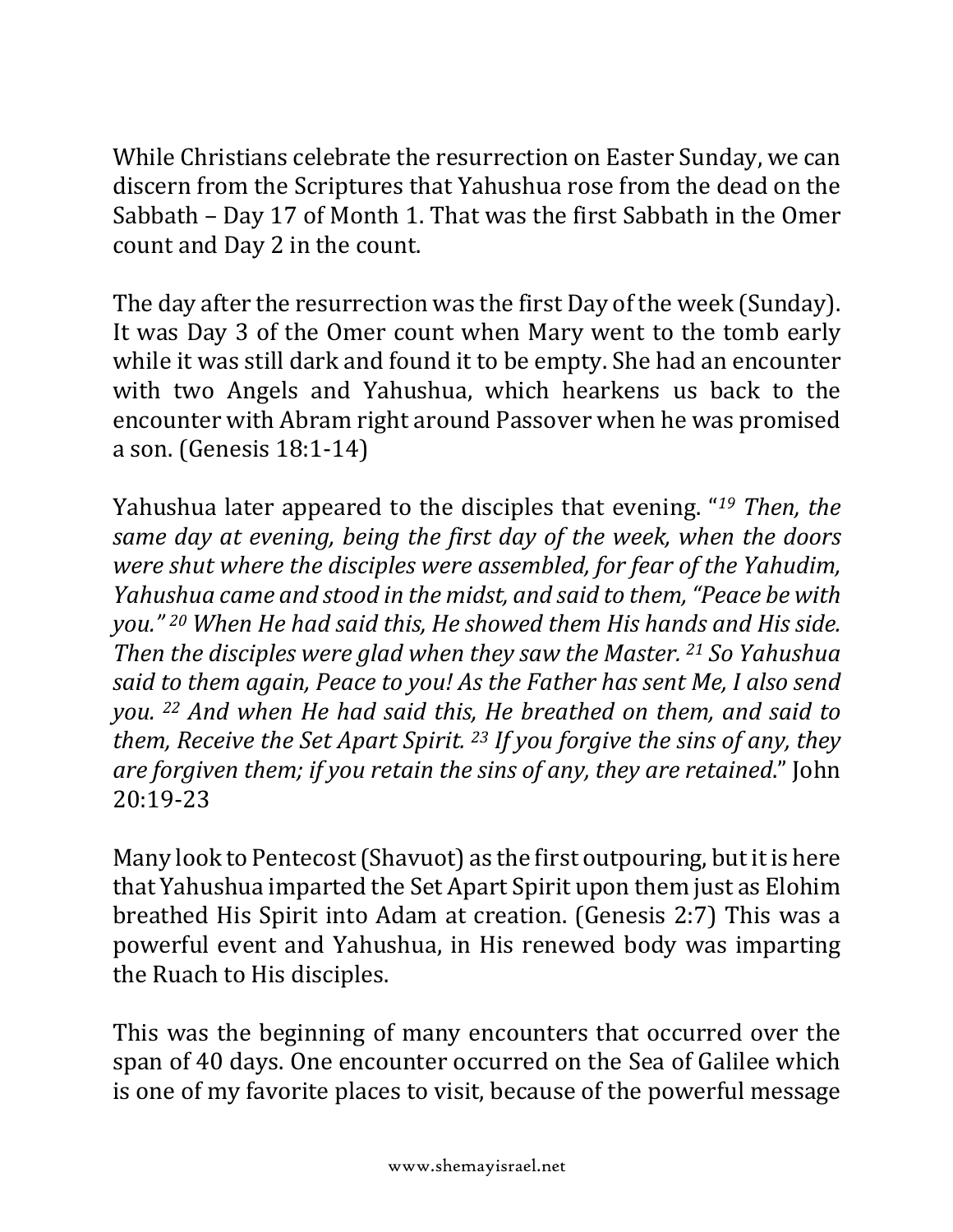built into it. I produced a brief YouTube teaching on The Mystery of the 153 Fish that you might find interesting.

The text of Acts records that Yahushua was meeting with His disciples and teaching them after His resurrection. You cannot help but wonder if Yahushua attended a Pesach Sheni and taught about His fulfillment of the Appointed Time.

If we count 40 days we realized that He ascended on Omer Day 41. Since we are only on Day 30 we realize that Yahushua was still here on Earth after the resurrection at the same time that we are counting. So those of us who follow the Messiah should be excited about this time, and we should be anticipating counting to Day 41 commemorating the ascension event that we read about in Acts.

"<sup>4</sup> And being assembled together with them, He commanded them not *to depart from Jerusalem, but to wait for the Promise of the Father, which, He said, you have heard from Me;* <sup>5</sup> *for John truly baptized with water, but you shall be baptized with the Holy Spirit not many days from now.* <sup>6</sup> *Therefore, when they had come together, they asked Him, saying, Master, will You at this time restore the kingdom to Yisrael?* 7 And He said to them, It is not for you to know times or seasons which *the Father has put in His own authority.* <sup>8</sup> *But you shall receive power* when the Holy Spirit has come upon you; and you shall be witnesses to *Me in Jerusalem, and in all Judea and Samaria, and to the end of the earth. 9* Now when He had spoken these things, while they watched, He *was taken up, and a cloud received Him out of their sight.* <sup>10</sup> *And while they looked steadfastly toward heaven as He went up, behold, two men stood by them in white apparel,* <sup>11</sup> who also said, Men of Galilee, why do *you stand gazing up into heaven?* This same Yahushua, who was taken *up* from you into heaven, will so come in like manner as you saw Him go *into heaven.* <sup>12</sup> *Then they returned to Jerusalem from the mount called Olivet, which is near Jerusalem, a Sabbath day's journey.*" Acts 1:4-12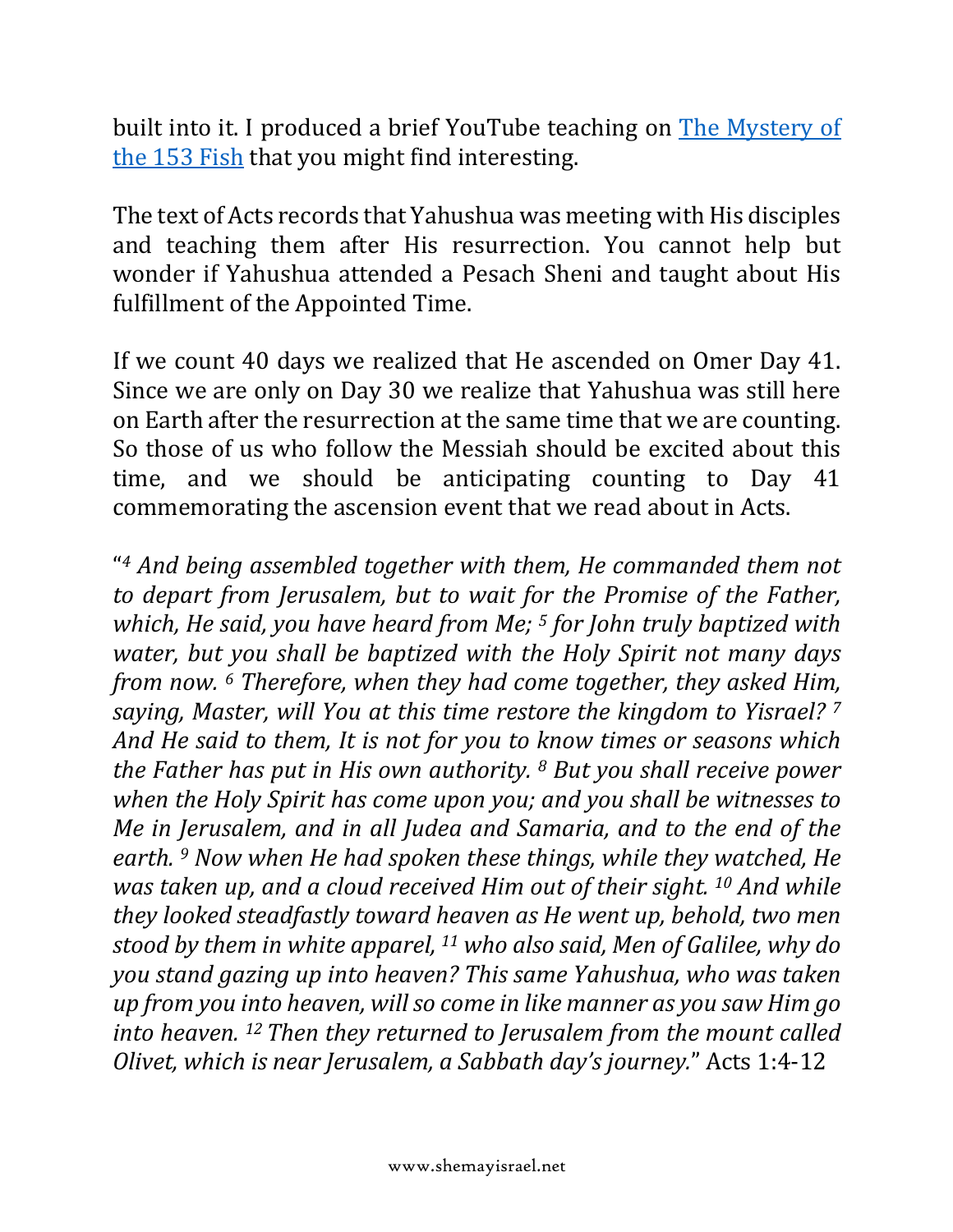When I take my tour groups to Israel around Passover I like to recount Yahushua's actions preceding the crucifixion. He was staying in Bethany and going to Jerusalem during the day, passing by Bethpage and returning to Bethany at night. The Mount of Olives encompasses that entire area (Mark 11:1; Luke 19:29) and He made a point not to stay in Jerusalem. He was sending a message and I find that the actions of Yahushua are just as powerful as His words.

Bethany is "Beit-ania" in Hebrew and it means: "house" (beit) of "affliction" (ana). It is about 2 miles outside of Jerusalem (John  $11:18$ ) on the eastern slope of the Mount of Olives. Yahushua stayed in the House of Simon Leper in Bethany and this is where He was anointed before His crucifixion. Also, do not forget that Bethany is where Yahushua raised Lazarus from the dead. (John 11 and 12:1)

So it was a very significant place. That is why it is important to understand geography, because it helps us to understand the Scriptures. This sheds even more light on the ascension when we read Luke's account. "<sup>50</sup> And He led them out as far as Bethany, and He lifted *up* His hands and blessed them. <sup>51</sup> Now it came to pass, while He blessed *them, that He was parted from them and carried up into heaven.*  $52$  *And they* worshiped Him, and returned to Jerusalem with great joy, <sup>53</sup> and *were continually in the Temple praising and blessing Elohim. Amen."* Luke 24:50-53

As stated, that event occurred on Day 41 of the Omer count, which will be May 20, 2020 on the Gregorian calendar this year. So mark that day and celebrate with the same fervor that you do the resurrection, because that was the day that Yahushua went up in the clouds "to prepare a place for His Bride" (John 14:2-3) Yahushua will return in the clouds the same way that He ascended.

It is no coincidence that He took them "as far as Bethany". He was sending a message and I recommend that you study that a little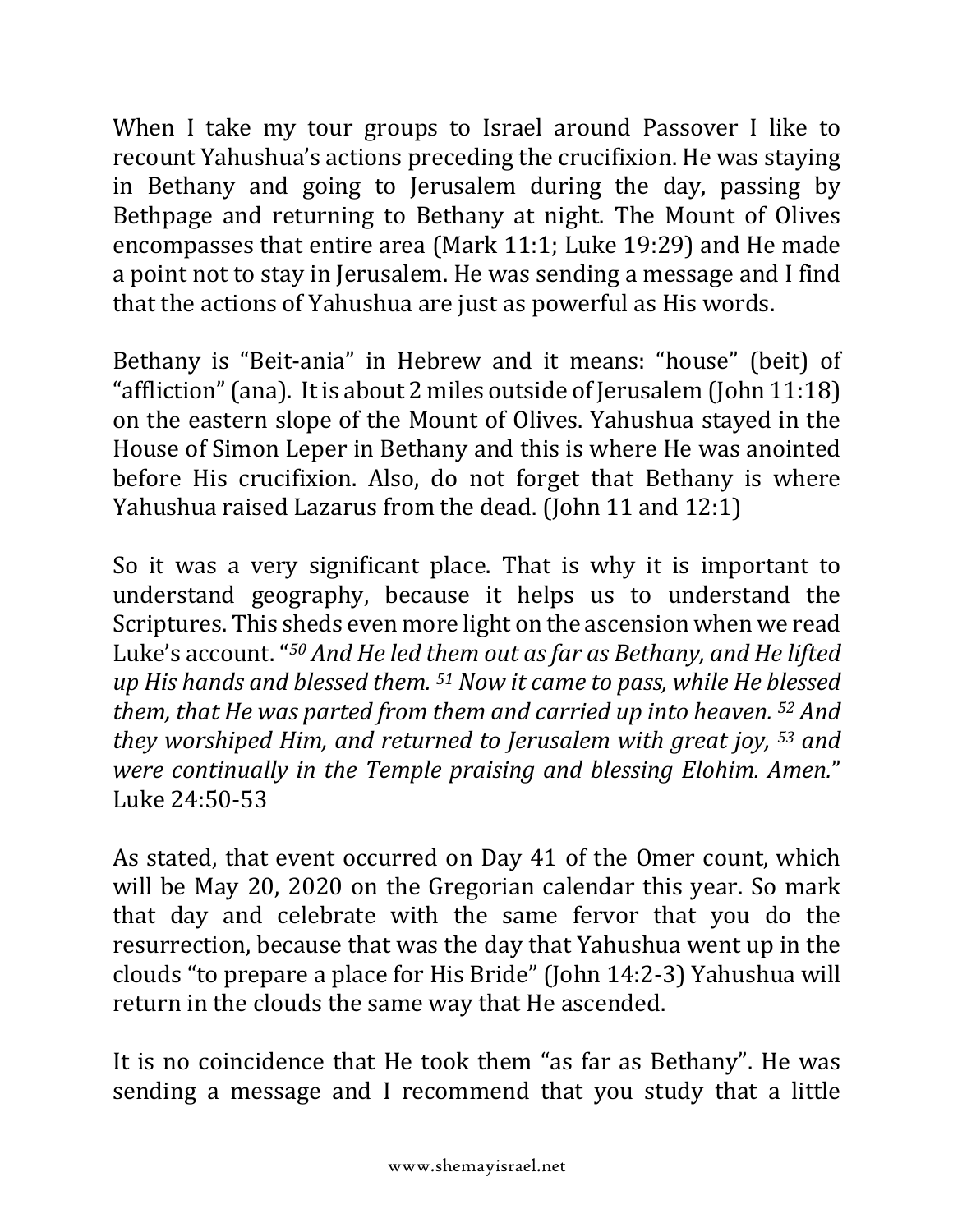deeper. Understanding this aspect of the Scriptures provides important lessons that we can learn. We should also reflect on the time when Yahushua was on this earth, walking, eating and teaching in His resurrected body as we count the Omer.

Remember that Yahushua was born in Bethlehem, the same city where King David was born. He then went to Egypt for safety and protection, as did His predecessors. He then came out of Egypt and lived in the Northern territory most of His life  $-$  the Land belonging to the lost Tribes of Yisrael. He stated that He came for the lost sheep of Yisrael. (Matthew 15:24) What Christians need to realize is that they are likely those lost sheep. Yahushua did not come to start a church, that is the fiction created by Rome.

Yahushua began His ministry by spending 40 days in the wilderness, representing the 40 days that Moses spent on the Mountain mediating the Covenant with Yisrael. He later renewed the broken Covenant at Passover (the Last Supper) and as the Lamb of Elohim, He shed His blood for His lost sheep on Passover Day. Three days later He rose on the Sabbath and then spent 40 days in a resurrected body before He was taken up into the clouds.

Those final forty days occurred between the barley and the wheat harvest, which is the context of the Book of Ruth. As we get closer to Shavuot, I hope to extrapolate on that more.

The context of Ruth was "famine". Elimelech and Naomi were from Bethlehem, but they left the Land because there was famine. Famine was always an indicator that there was a problem between YHWH and His people. It meant that they were under a curse.

Instead of staying in the Promised Land and repenting, they went to the Land of Moab with their two sons. All the males ended up dying.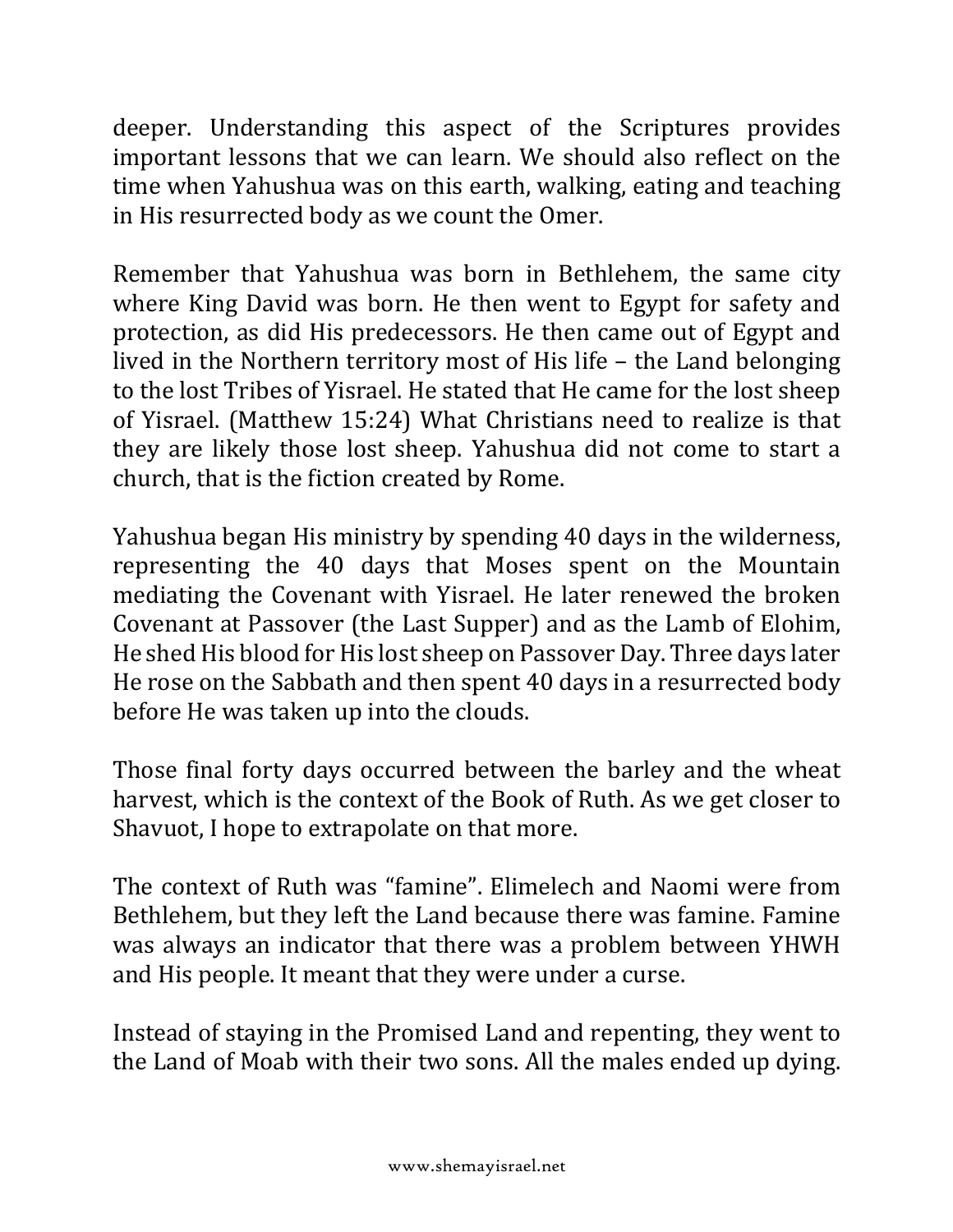It wasn't a good plan. You cannot outrun the judgment of YHWH. They thought they could "beat the system" so to speak.

If they had rehearsed the lesson of Passover, they would have understood that YHWH protects His people and after a little "wake up call" (the first 3 plagues) He will separate His people and He will not judge the righteous with the unrighteous.

Remember the "negotiation" that took place between Abram and Elohim, at the time of the Passover.

"<sup>16</sup> Then the men rose from there and looked toward Sodom, and *Abraham went with them to send them on the way.* <sup>17</sup> *And YHWH said, Shall I hide from Abraham what I am doing,* <sup>18</sup> since Abraham shall *surely become a great and mighty nation, and all the nations of the* earth shall be blessed in him? <sup>19</sup> For I have known him, in order that he *may command his children and his household after him, that they keep the* way of *YHWH*, to do righteousness and *justice*, that *YHWH* may *bring* to Abraham what He has spoken to him. <sup>20</sup> And YHWH said, *Because the outcry against Sodom and Gomorrah is great, and because their sin is very grave,* <sup>21</sup> *I* will go down now and see whether they have *done altogether according to the outcry against it that has come to Me;* and if not, I will know. <sup>22</sup> Then the men turned away from there and *went toward Sodom, but Abraham still stood before YHWH.* 23 And *Abraham came near and said, Would You also destroy the righteous with* the wicked? <sup>24</sup> Suppose there were fifty righteous within the city; *would You also destroy the place and not spare it for the fifty righteous that* were in it? <sup>25</sup> Far be it from You to do such a thing as this, to slay *the righteous with the wicked, so that the righteous should be as the wicked;* far be it from You! Shall not the Judge of all the earth do right? <sup>26</sup> So YHWH said, If I find in Sodom fifty righteous within the city, then I *will spare all the place for their sakes.* <sup>27</sup> *Then Abraham answered and* said, Indeed now, I who am but dust and ashes have taken it upon myself to speak to Adonai: <sup>28</sup> Suppose there were five less than the fifty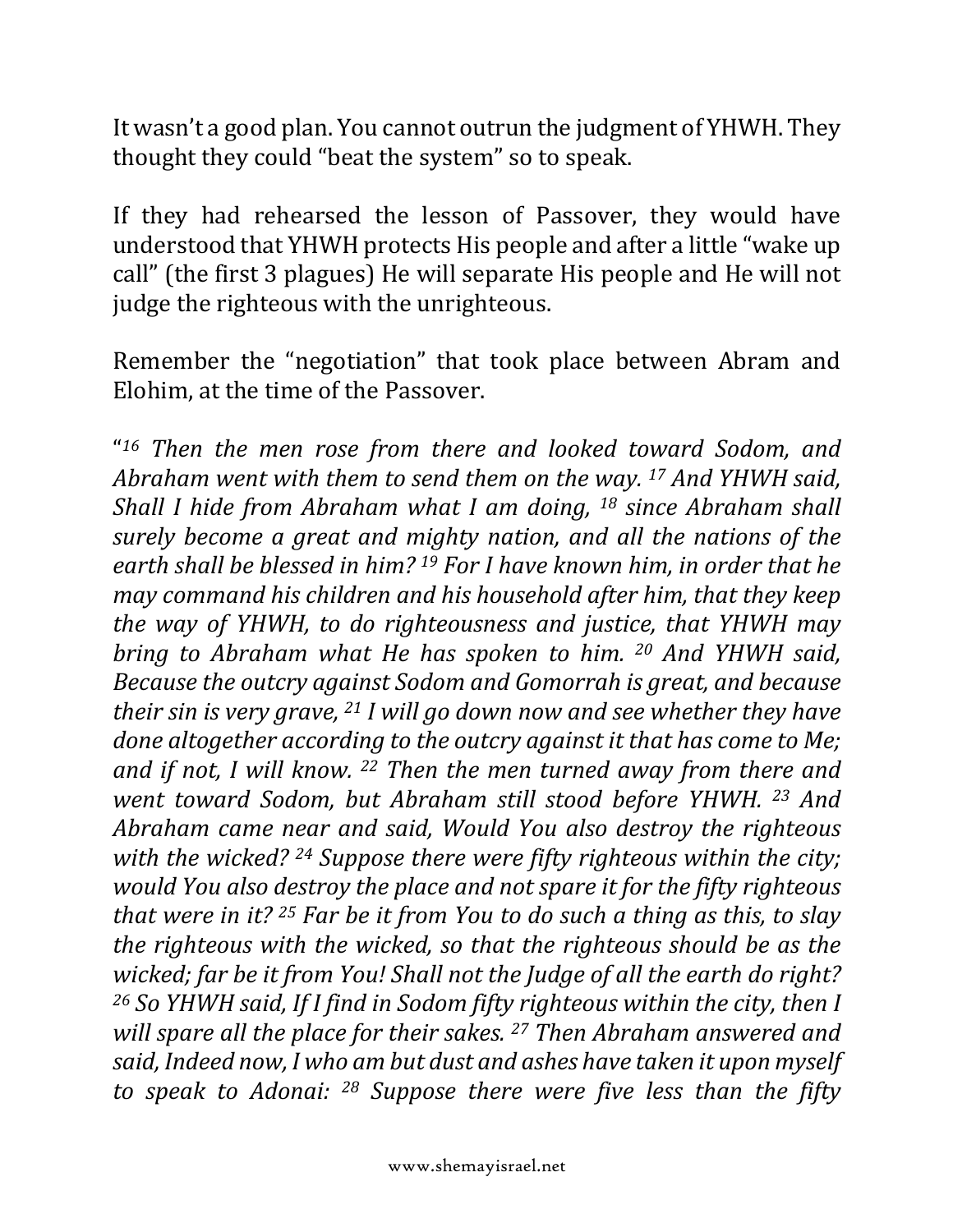*righteous;* would You destroy all of the city for lack of five? So He said, *If* I find there forty-five, I will not destroy it. <sup>29</sup> And he spoke to Him yet *again and said, Suppose there should be forty found there? So He said, I will not do it for the sake of forty.* <sup>30</sup> *Then he said, Let not Adonai be angry, and I will speak: Suppose thirty should be found there? So He said,* I will not do it if I find thirty there. <sup>31</sup> And he said, Indeed now, I *have taken it upon myself to speak to Adonai: Suppose twenty should be found there?* So He said, I will not destroy it for the sake of twenty. <sup>32</sup> *Then he said, Let not Adonai be angry, and I will speak but once more:* Suppose ten should be found there? And He said, I will not destroy *it for the sake of ten.* <sup>33</sup> So YHWH went His way as soon as He had *finished speaking with Abraham; and Abraham returned to his place."* Genesis 18:16-32

So we see the countdown from 50 to 10. That is very significant as the 10 Tribes of Yisrael, currently scattered around the world, are starting to learn their identity and "come out of Babylon" during this 50 day count to Shavuot.

It is clear that YHWH will not judge the righteous, but the problem is that most people do not understand righteousness. This is an incredible time to be alive and have our eyes wide open to the Scriptures and the incredible fulfillment of Covenant promises provided by Yahushua.

Yahushua renewed the Covenant between YHWH and Yisrael as prophesied in Jeremiah 31:31-34. He "confirmed" (made great) the Covenant as described in Daniel 9:27. Sadly, most of the world does not know that the One mentioned in Daniel 9:27 is in fact Yahushua. Many incorrectly believe it is the anti-christ confirming a covenant. So they are applying prophecies regarding the Messiah to the antichrist. This is a critical eschatological error. Indeed Christianity has done an incredible job of hiding the Torah-observant and teaching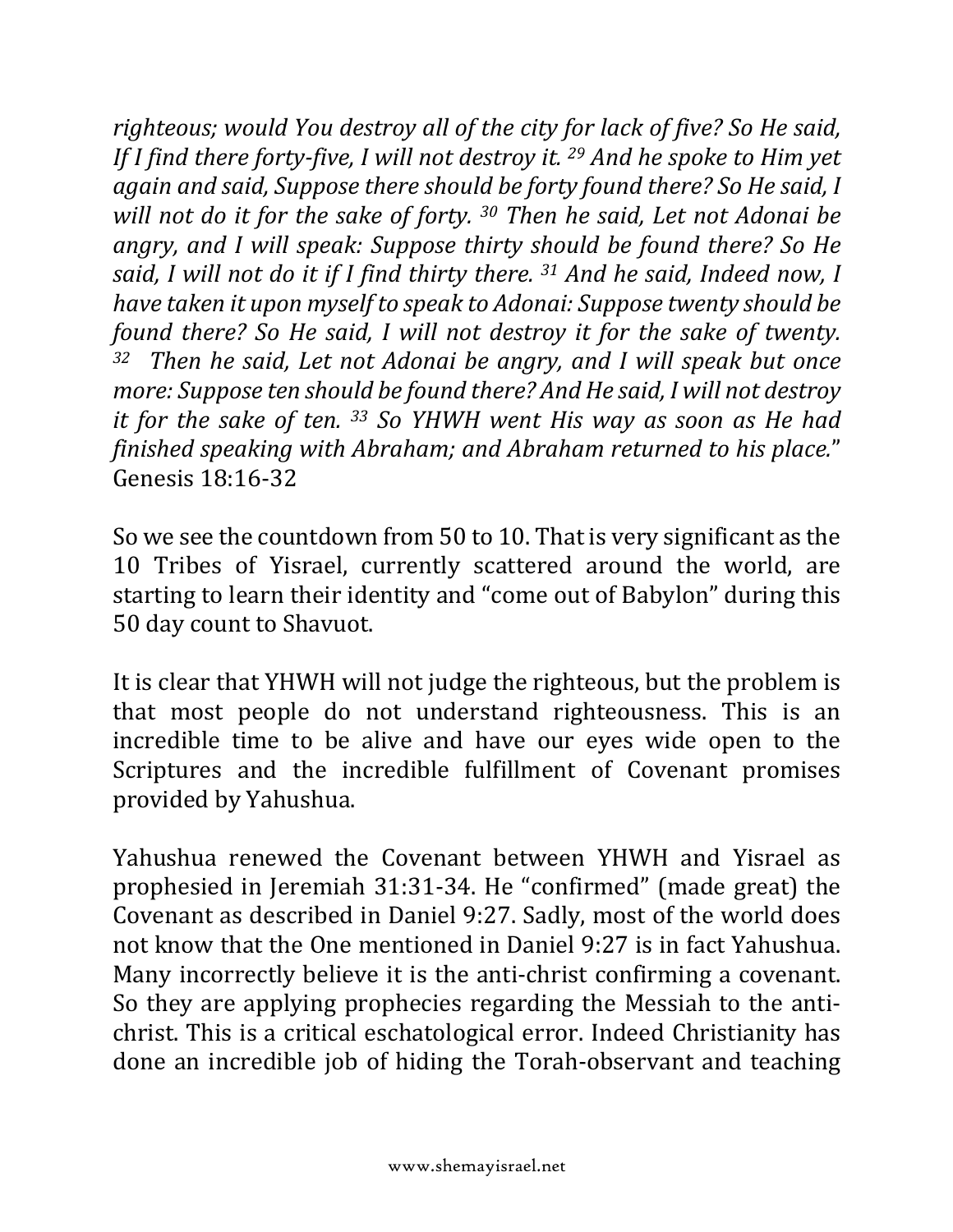Messiah named Yahushua behind the veil of a lawless Christ named Jesus.

Now that may be shocking to most Christians to think that they could be deceived in such a fashion, but this has been going on since the beginning. How many of you think that Eve ate an apple while speaking to a snake in a tree? That is an illusion that is probably imbedded in the minds of most people and it is absolutely wrong.

The Scriptures speak of the "nachash", which has been translated as serpent, but actually refers to a powerful and deceptive angelic being. likely with wings and appendages  $-$  a reptilian dragon.

Remember that it was only after the curses were pronounced and the judgments rendered that we read: "On your belly you shall go, and you *shall eat dust all the days of your life."* (Genesis 3:14) That was the end result of the punishment. Prior to that time the enemy likely was a winged being. That is why Satan is described as "*the dragon, that serpent of old.*" (Revelation 20:2) Now since Satan has had his "wings clipped" he must disguise himself as an angel of light. (1 Corinthians 11:14)

So the deception continues and mankind is constantly being distracted and misinformed, the goal being to point them away from the Creator, the Covenant and the true Messiah.

We have exposed the fact that the minions of the kingdom of darkness deceive the masses through religions, now we are seeing the powers of darkness attempt to enslave the planet under the guise of a pandemic.

This entire ordeal is so obviously a deception and new information continues to come to light on a daily basis. In fact, I recently read an article about the business failures and job losses "caused by the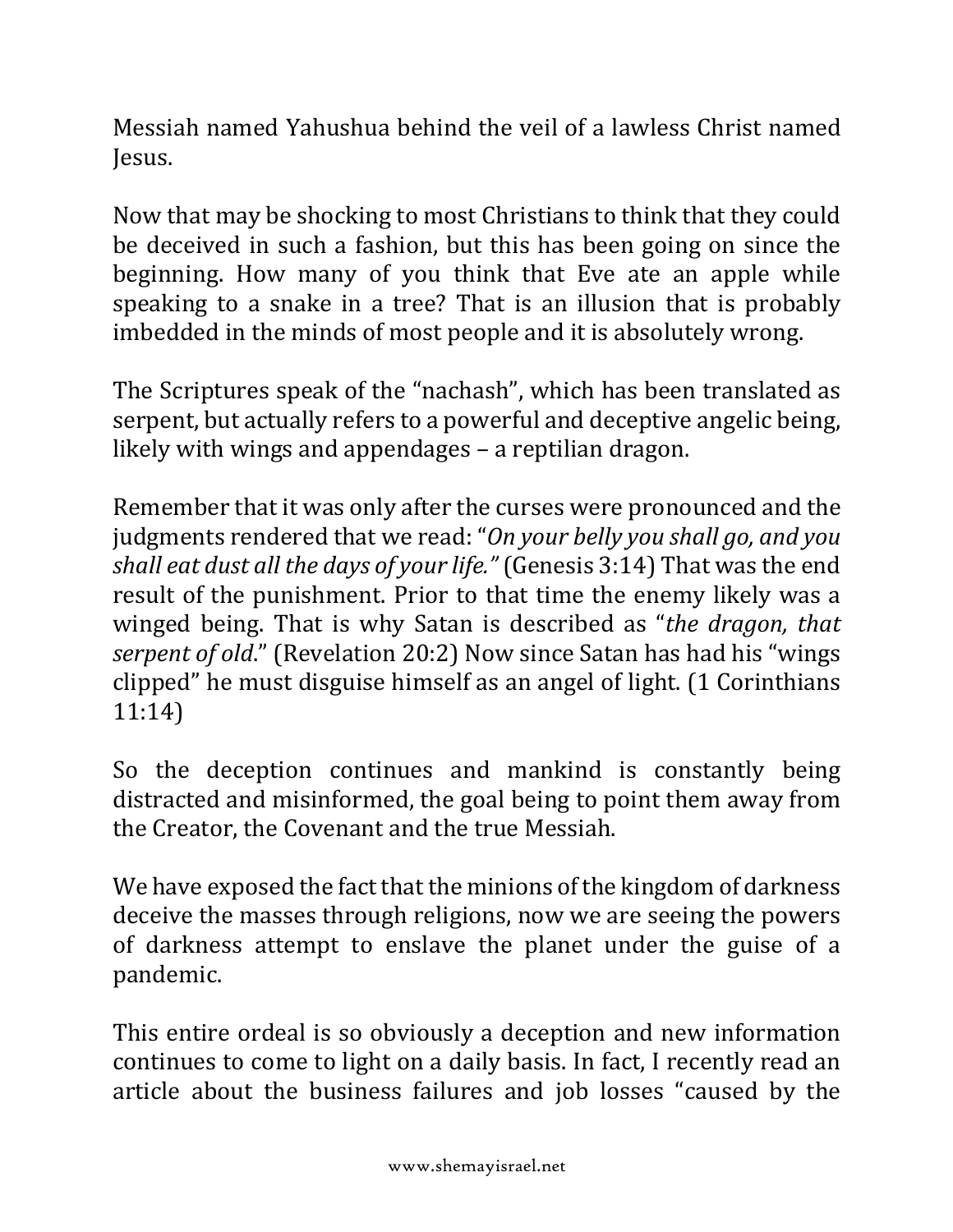coronavirus pandemic" and it reminded me of how the deception is being coordinated and perpetuated through the media.

The coronavirus itself has likely not caused one job loss. To the contrary, the governments have caused this economic carnage due to their poor judgment and tyrannical lockdown measures. The state and local governments, not a virus, are responsible for at least 33 million jobs lost in less that 2 months in the United States.

As politicians continue to protract the lockdown drama and as the mainstream media continues to pump out their propaganda, many people are simply getting worn down trying to figure out what is going on. Some of the few remaining voices speaking truth on social media are being censored and removed from YouTube, Facebook and Twitter. Soon there will be little to no dissent remaining and the mainstream media will completely control the pandemic narrative.

As we witness the planned destruction and dismantling of the American economy and the world economy, I understand that people's heads are spinning, but it is critical to understand that this plan has been in the works for quite some time.

It was planned by the Rockefeller Foundation in 2010. Incredibly, the coronavirus relief legislation that was passed in March was actually written and presented in January of  $2019 - a$  year before this pandemic. Just look up H.R. 748 CARES Act. It was first introduced on January 24, 2019 and became Public Law No. 116-136 on March 27, 2020.

So the pandemic was planned and the response was prepared ahead of time. It was recently rehearsed at Event 201 in October 2019. The rehearsal was conducted by John's Hopkins University and the Bill and Melinda Gates Foundation, along with the World Economic Forum.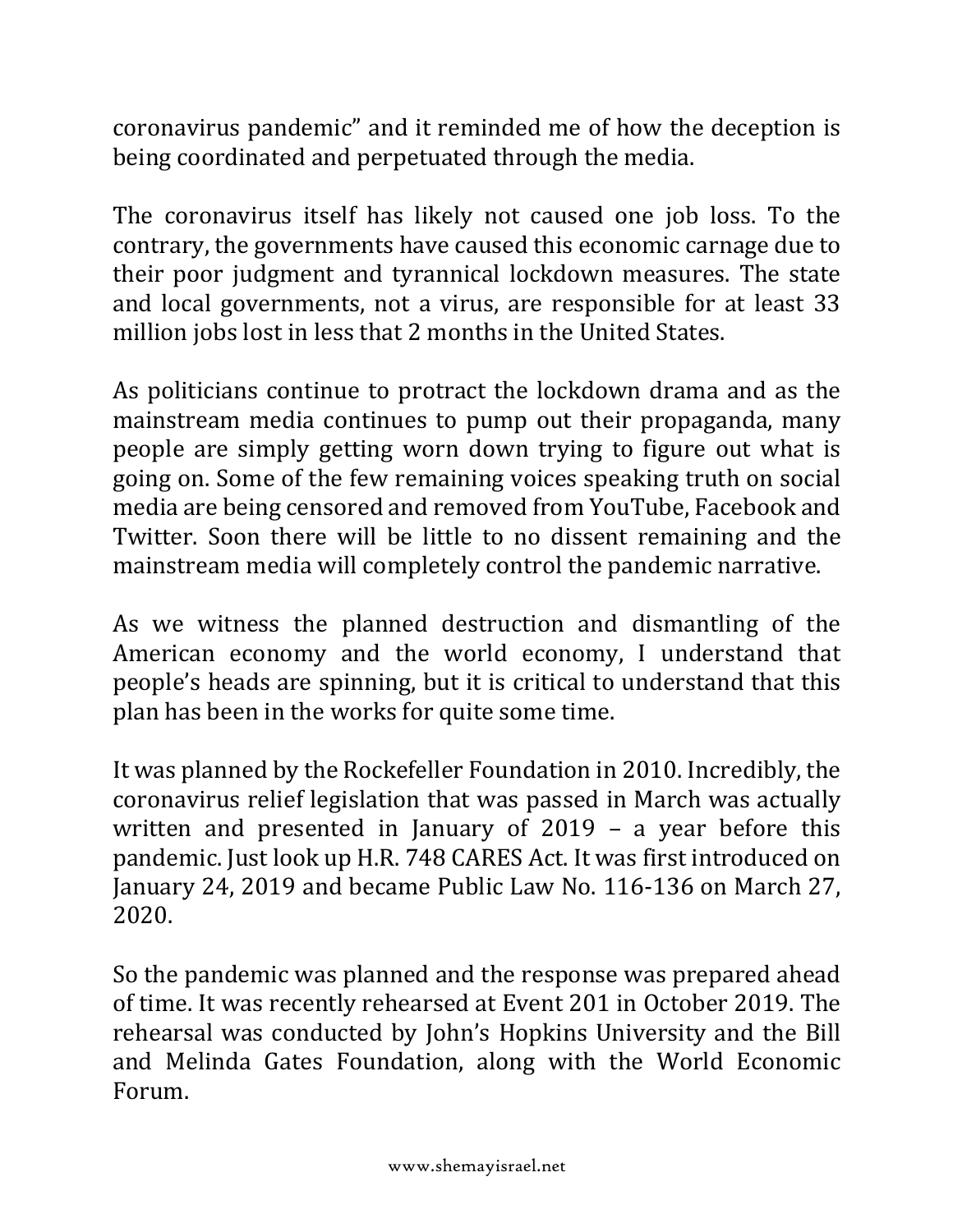The rehearsal took place in New York City, the epicenter of the "pandemic" in the United States. Coincidence? Is it any coincidence that John's Hopkins immediately became the source for all of the COVID-19 numbers and statistics and Bill Gates became the de facto pandemic guru and spokesperson?

It's all laid out according to the Problem ... Reaction ... Solution methodology for achieving a desired result. Of course, this current pandemic lockdown scenario could not have happened without the full cooperation of world and state governments implementing the Rockefeller "Lock step" protocol.

Through this lockdown process the United States has officially become a country ruled by orders, not laws. What we now see are 50 different dictators and tyrants called Governors, completely bypassing the legislative process by issuing Executive Orders instead of passing laws. They are imprisoning people in their homes and deciding who can leave and who cannot, who can work and who cannot, who is "essential" and who is expendable, who can live and who can die.

And who exactly is "essential" in our society? Health care workers, first responders, fast food preparers and pizza delivery personnel to name a few. Because of their perceived importance, these people are permitted to work, while others deemed "non-essential" need to just stay home and wait for some government assistance until they are given permission to leave their confinement.

Now mind you, there is nothing wrong with the people who are staying home, watching their lives fall apart. They aren't sick, they are ordered to stay home because there is an invisible enemy that might kill them if they leave. And if that's not enough, we recently were told that there could be a "murder hornet" lurking in the bushes waiting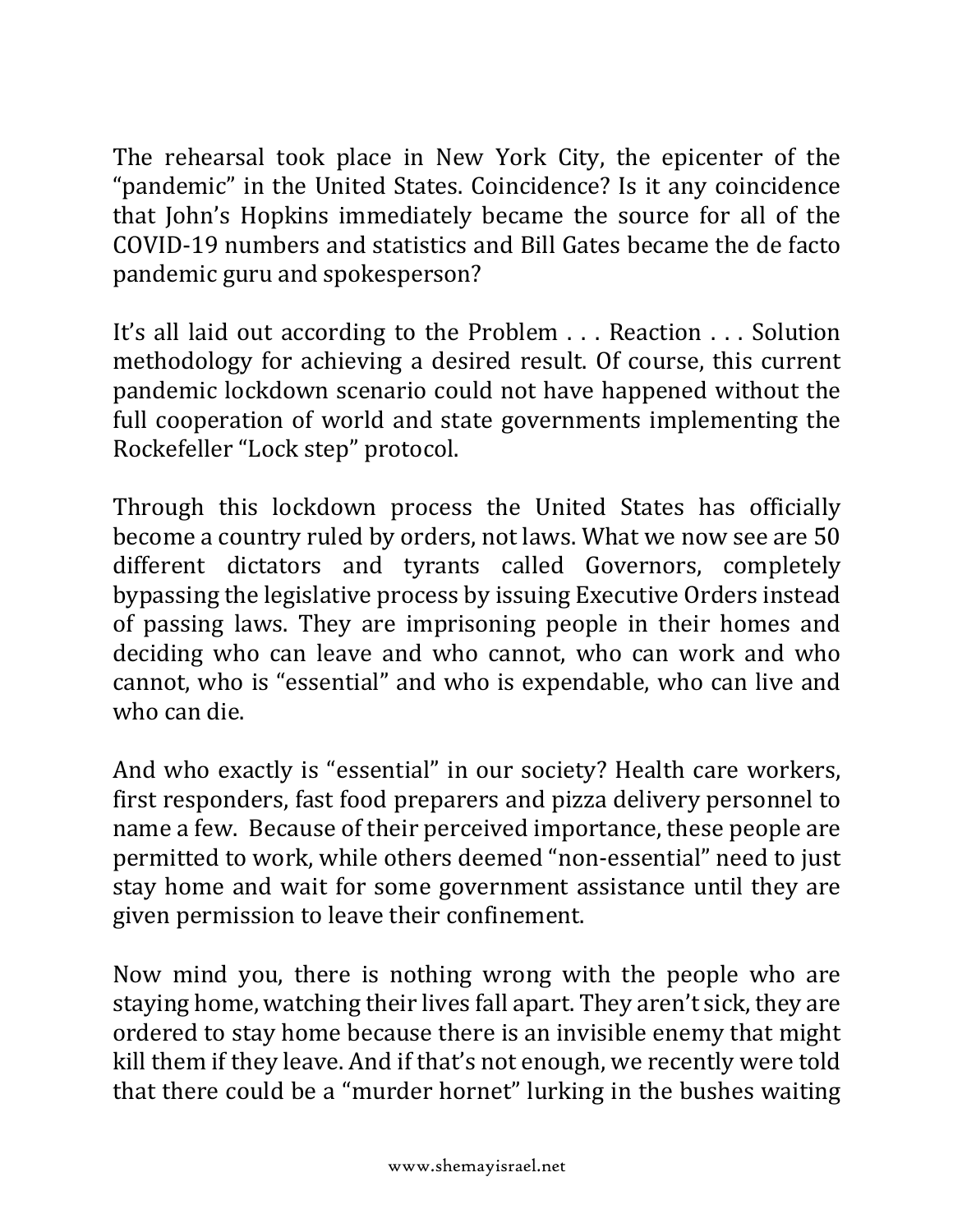to attack them if they do decide to step outside. You just cannot make this stuff up.

The worst part about all of this fear-based hysteria is the fact that the stay at home orders are directly violating the Constitution. Therefore, they are illegal. There is no "pandemic clause" or "emergency clause" that allows any government to disregard or negate the rights provided in the Constitution.

The problem is that the government has been getting away with disregarding the Constitution for so long that people don't even recognize tyranny when it slaps a muzzle (mask) on their face and puts them in prison (house arrest) without any due process

This will go down as one of the most egregious acts of coordinated tyranny in American history, and if it doesn't end soon, it will be the end of America as we know it.

I have already mentioned the complete disaster created by New York Governor Andrew Cuomo in my past mailings. In early March he held a news conference indicating that this coronavirus was similar to influenza. He was correct at that point.

Shortly thereafter, in a little over a week, he did a total 180 and literally went berserk with predictions of doom and gloom that simply did not come true. He decimated the New York economy and justified his actions because he was "saving lives."

His COVID response has been a complete failure and his actions resulted in carnage in nursing homes in New York State. Now he has doubled down on his rhetoric and claiming that every life is "priceless", thus justifying the continued closure and destruction of the New York economy.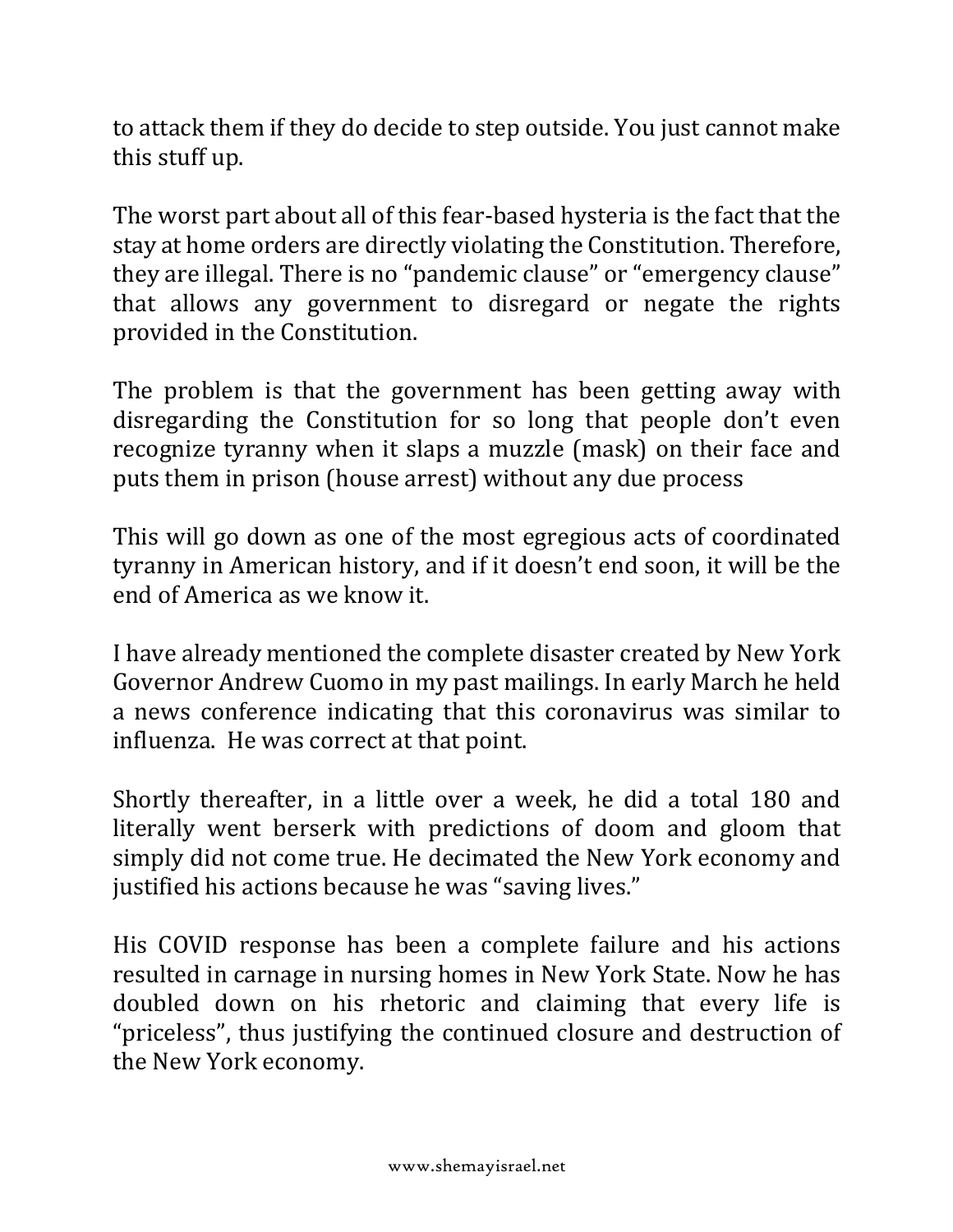I live in a county where 3 people have apparently died of coronavirus, although there were serious pre-existing illnesses so in reality there were actually none. Regardless, the citizens of this county are being forced to observe the same restrictions as the people in New York City. It simply makes no sense.

In any event, the absurdity of the Governor's argument doesn't even warrant a response. He was not elected or authorized to throw out the Constitution to do whatever he feels is necessary to save "even" one life" as he stated when he took his original actions.

Here is the oath that he swore on January 1, 2019. "I do hereby pledge and declare that I will support the Constitution of the United States, and the Constitution of the States of New York, and that I will faithfully discharge the duties of the office of Governor of the great State of New York according to the best of my ability  $\dots$  so help me god".

Well, he definitely needs help, but not from some unnamed god. He needs help from YHWH Elohim. He has violated that oath and he is a liar. He has specifically violated the Constitution by his actions. He is a major player in the destruction of the United States and the implementation of the New World Order.

He already announced his zeal to test everyone in New York State and he is right on board with forced vaccinations. He is so concerned about saving lives that he gleefully passed new abortion laws allowing for the murder of babies after they are born. This is an evil guy and he is using New York State as a test case for the implementation of the New World Order in America.

Remember the school shooting incident in Newtown, Connecticut? Governor Cuomo immediately used that to pass very restrictive gun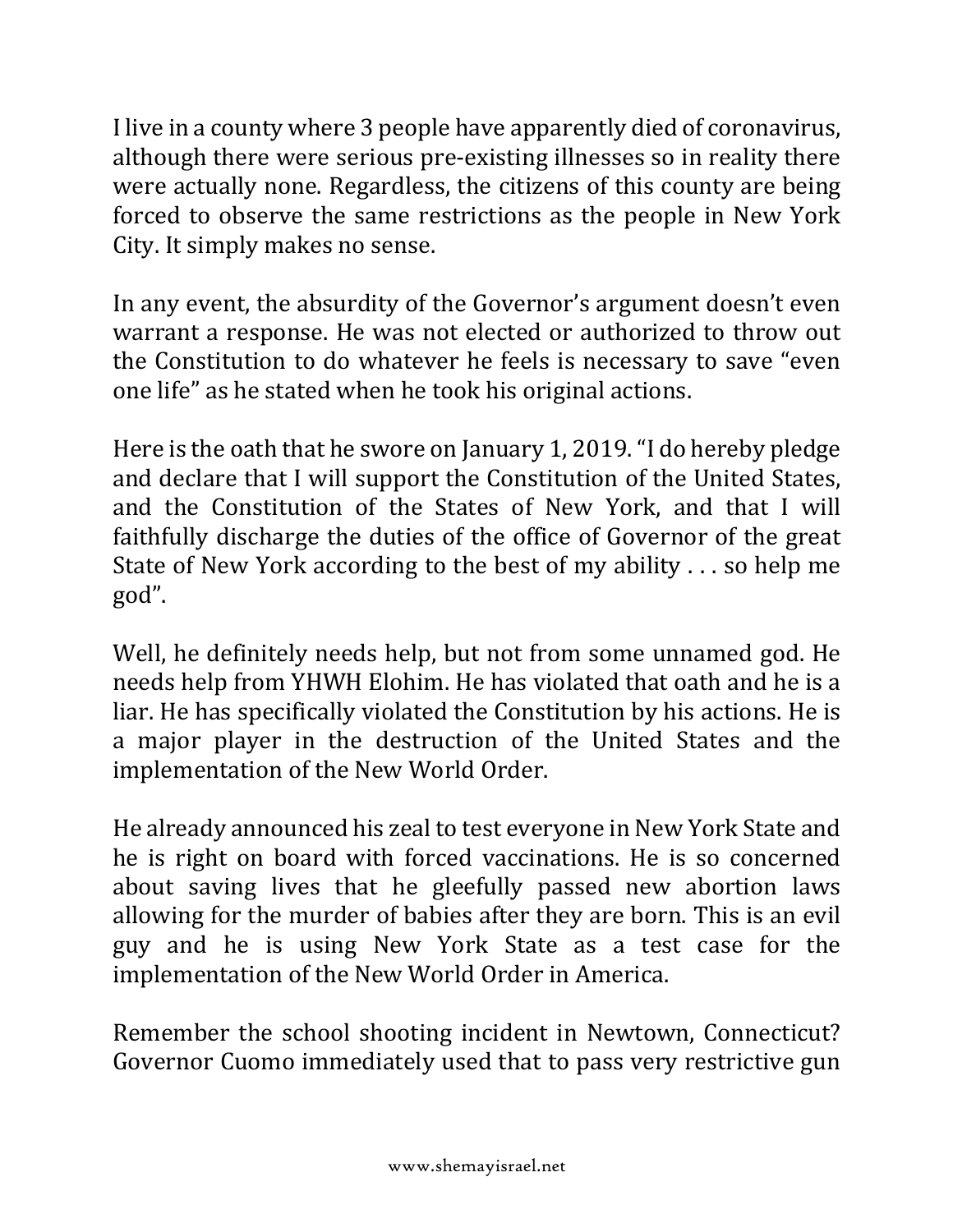control laws in New York State, even though the event did not occur in New York State. 

He just announced this past week that he will be tapping Bill and Melinda Gates to restructure the entire New York State education system. They already have a horrendous track record harming children's bodies with their vaccines. Now Governor Cuomo wants to give these people the minds of the children in New York State. The stage was set through the passage of the Common Core curriculum, a movement supported and advanced by Bill and Melinda Gates.

Governor Cuomo seems to have their eyes on a bigger prize than just governor, and who knows what other surprises we might see in the upcoming months. He is being promoted by the media as the real leader of the pandemic and by the way, did you forget the fact that we are in the midst of a Presidential election? With Joe Biden on a serious decline, what a perfect time to rig an election.

There is no evidence that any of these draconian tactics implemented by Governor Cuomo or the other Governors will work, although they will claim that the numbers are less than the predicted models and that will be their proof. That is a false argument and here is why  $-$  if the lockdowns reduced the number of Covid cases, there should also be a reduction of other virus and influenza cases. The problem is that there were no reductions in other areas so the lockdown measures were completely ineffective. That was the conclusion of a study I referenced in a previous mailing.

So something is clearly going on, but most people are completely oblivious to the deception that surrounds them. This all began with overwhelming fear supported and promoted by exaggerated and faulty models created by epidemiologist Neil Ferguson of the Imperial College London. Even when those models were proven to be woefully inaccurate, the narrative did not change and Governors are still toying with people's lives, delaying the return to normalcy. It is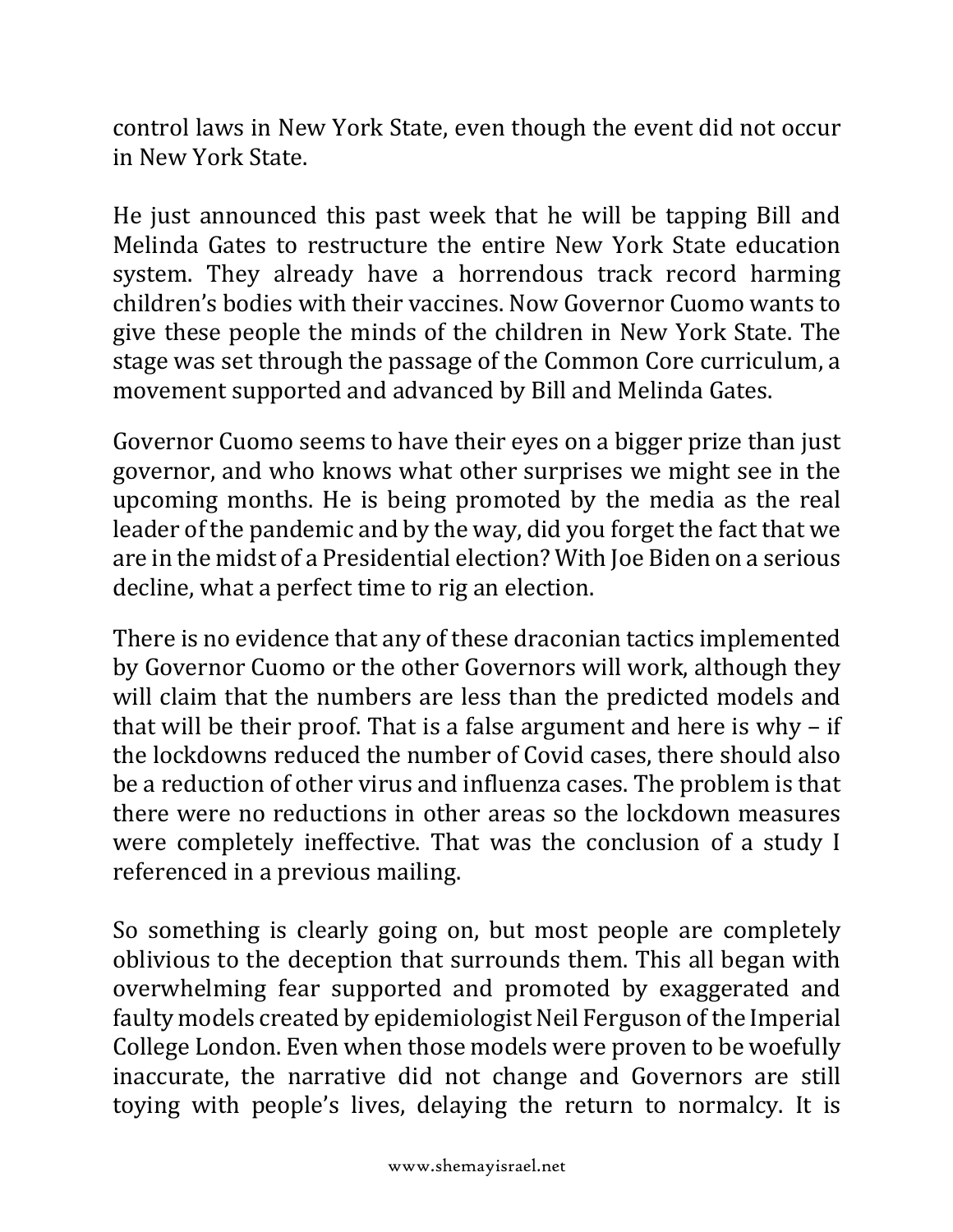psychological terrorism as many people fear for the families, their futures and their very existence.

This manufactured crisis now relies on a constant propaganda machine pounding the masses with constant fear, along with the mantra "stay home, save lives, stop the spread." Different countries have variations on the same theme. I found the United Kingdom mantra to be particularly interesting – "Stay home, Protect the NHS, Save Lives."

Now for those unfamiliar with the NHS, it is the National Health Service – the doctors, nurses and healthcare workers in the UK. So people apparently are supposed to stay home so they can protect those people who are getting paid to help sick people. That doesn't even make any sense. That's their job, to be around sick people. That's why they are considered essential workers. That's what they get paid to do every flu season.

In any event, why would healthy people, who are statistically not going to get sick, stay home in order to protect healthcare workers. The entire campaign is overly dramatic and simply absurd.

On that note, the mass clapping celebrations for healthcare workers and the signs everywhere thanking them are equally bizarre. What exactly are we supposed to be thanking them for? After all, they are actually able to go to work in the jobs that they chose. They are being paid for those jobs that involve treating people. They go through flu season every year and we have never had a campaign to thank them in the past. Why now, when amazingly the hospitals are nowhere near capacity or overwhelmed as predicted?

In fact, 1.4 million healthcare jobs were lost last month, during an alleged pandemic, for lack of work. So I don't think we can classify all healthcare workers as overworked "heroes" on "the front lines" and I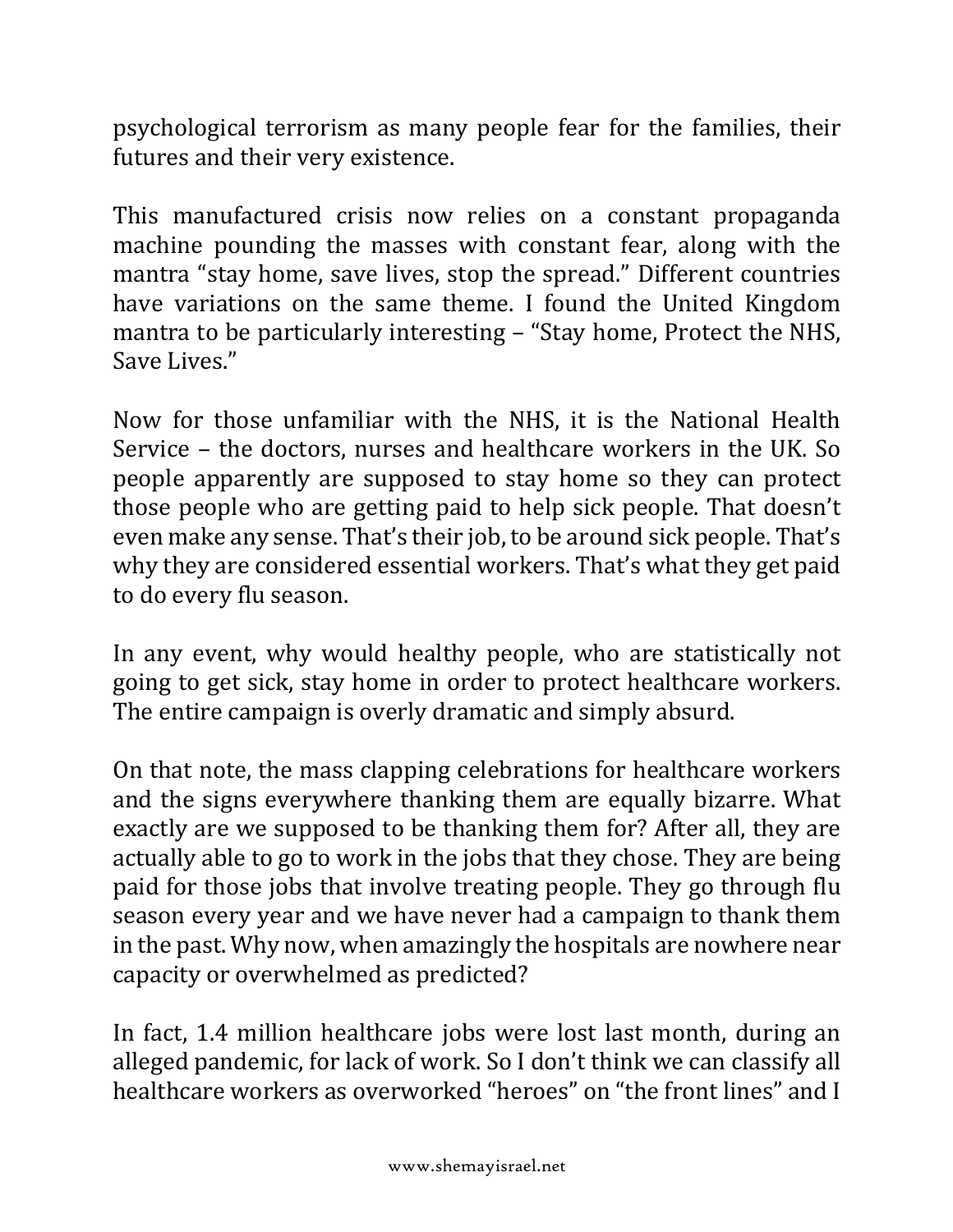really don't see why the public needs to be thanking them. This is particular true when people are being prohibited from seeing their friends, family members and loved ones who are sick and dying. It is both cruel and sadistic and I think the medical system owes America an apology for how they are treating people in an already stressful and difficult time.

The advertisements, billboards, signs, posters and clapping sessions praising healthcare workers is a staged and contrived elevation of medical workers and the healthcare system. It seems to be conditioning people to accept a medical solution to this crisis.

I recently watched an absolutely bizarre video the other day involving the  $7:00$  pm clapping celebration that is being staged to "thank" essential workers" at a hospital in New York City. The person shooting the video arrived early to an empty emergency entrance. Now mind you, this was at the alleged epicenter of a supposed pandemic and no one was there.

There was a large group of nurses and healthcare workers just hanging around looking at their phones in the upstairs level which was all windows, so the guy shooting the video could capture them all doing nothing on the video. Then as it got closer to 7:00 pm, empty ambulances started arriving and parking in front of the emergency room entrance to make it look busy. Finally, a firetruck arrived and turned on its lights and siren as all of the people waiting upstairs flooded out of the emergency room clapping. It was a ridiculous and disturbing thing to watch, because it was clearly designed to manipulate people.

Again, this was an orchestrated drama setting people up to worship healthcare professionals as heroes and look to the healthcare system for their physical salvation, all while hospitals around the country are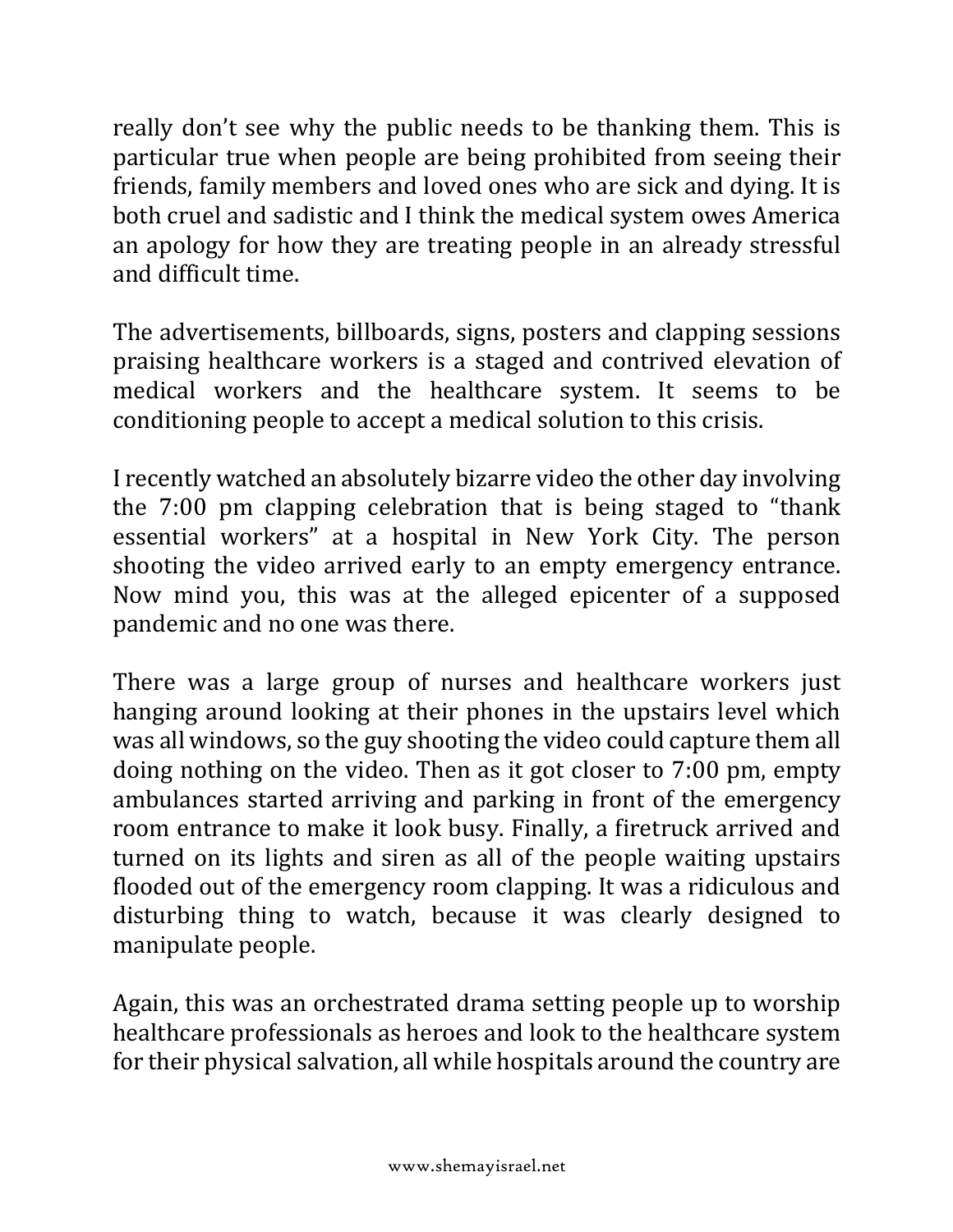actually at critically low capacity, to the point that healthcare workers are being furloughed.

Thankfully, doctors from around the world are speaking out and pushing back against the false pandemic narrative. Some politicians are pushing back as well.

I recently watched footage of Vittorio Sgarbi, Member of the Italian Chamber of Deputies, as he gave an impassioned and emotional speech before parliament vehemently reporting that 25,000 Italians did not die of coronavirus and, according to the Higher Institute of Health, 96.3% of those deaths were from other causes. He reported that the true data also showed that the impact of the coronavirus was no different than the influenza.

He proclaimed that the exaggerated numbers were lies and rhetoric used to terrorize Italians and impose a dictatorship. Now what no one is talking about is the fact that Italy implemented a new and untested flu vaccine in late 2019 that used dog DNA and included 4 strains of virus including H1N1. In fact, there is growing evidence pointing to the fact that people who received the flu vaccine are the ones hardest hit by COVID-19. We will see how that plays out.

Very interestingly, while Mr. Sgarbi boldly spoke the truth, without a mask, there were other members of the parliament with masks and gloves attempting to shout him down. They did not want to face the facts and admit the truth, they wanted the drama to continue and they wanted to perpetuate the lies.

Of course, that is not unique to Italy. I see it all around me. There are people who appear to be enjoying the drama. Wearing a mask seems to give them a sense of purpose and importance  $-$  even though it is not effective and probably causes more harm than good for reasons that I have already mentioned.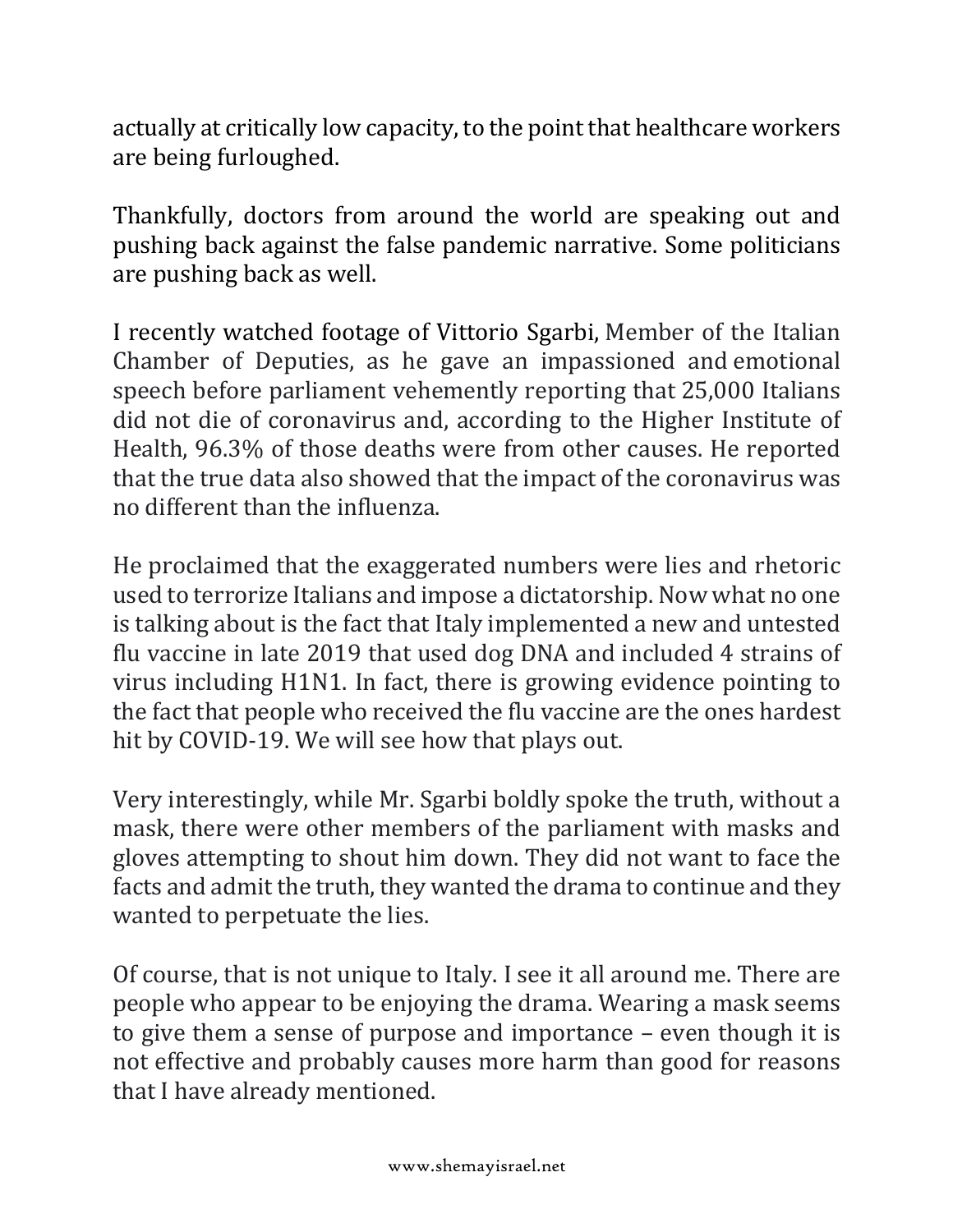A March 24, 2006 study of N-95 masks published in the American Journal of Infection Control concluded:

"The N95 filtering face piece respirators may not provide the expected protection level against small virions. Some surgical masks may let a significant fraction of airborne viruses penetrate through their filters, providing very low protection against aerosolized infectious agents in the size range of  $10$  to  $80$  nm. It should be noted that the surgical masks are primarily designed to protect the environment from the wearer, whereas the respirators are supposed to protect the wearer from the environment."

From what I can find, the CoV pathogen is 70 to 90 nm in size. Study upon study has shown that the masks being worn are ineffective. That is why scientists working with viruses in Level 3 and 4 biolabs wear pressurized protective suits - not surgical face masks.

Nevertheless, that has not stopped governments from mandating face coverings. I wouldn't mind a brief precautionary measure if it made sense, but I find what is currently happening very disturbing. Those who actually see the futility and resist are getting targeted, not only by the police, but from the general public who have been conditioned since  $9/11$  to report suspicious people  $-$  "If you see something say something."

This has empowered a new breed of snitches who don't simply report non-compliant citizens, they take action themselves.

I saw a video of a teacher from New Jersey out walking her dog. Instead of minding her own business, she decided to start chastising two teenagers in the park. She was enraged because they were outside playing ball. She started by scolding them in a condescending tone "Get it through your thick heads - you are the reason we are in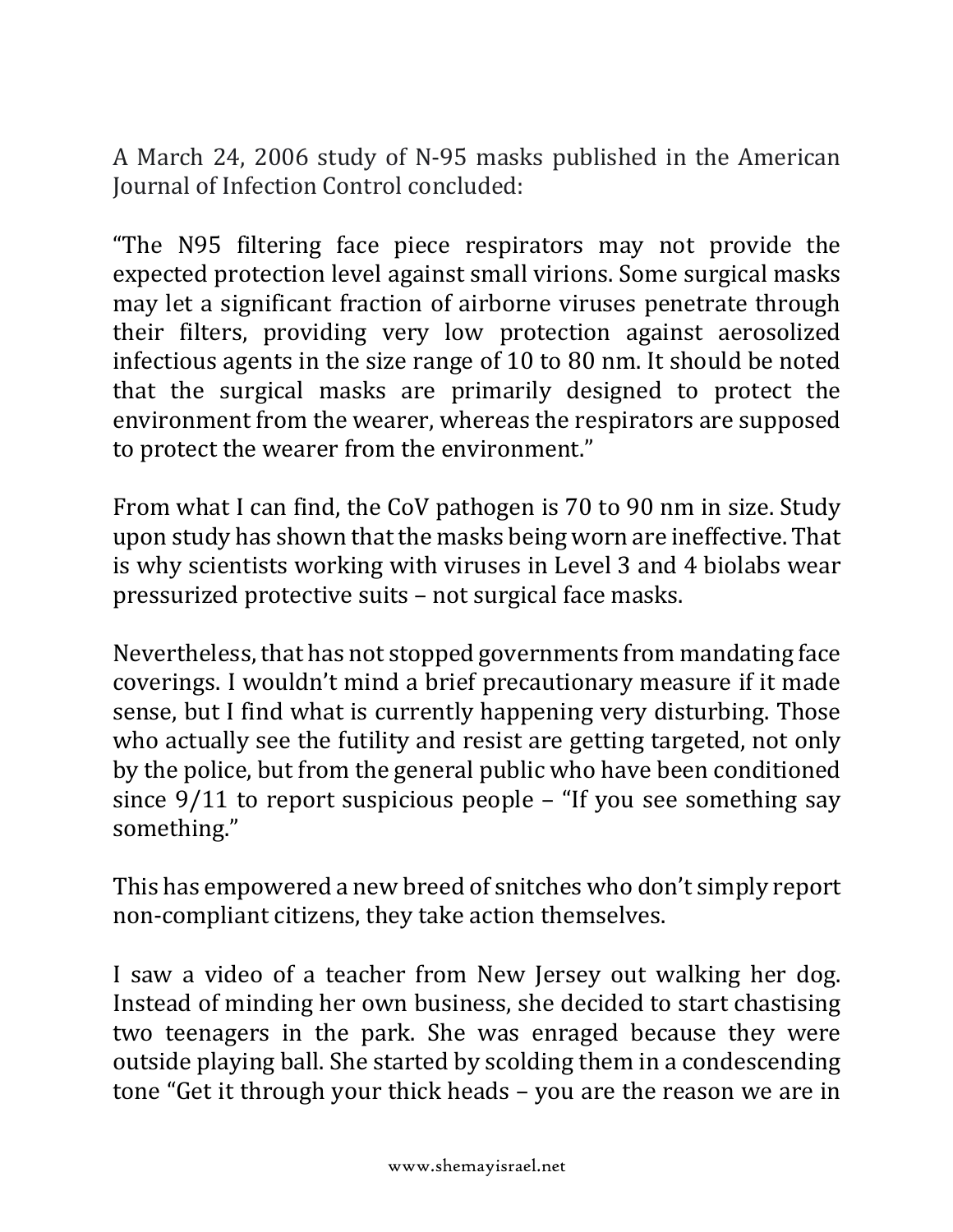this situation. You are the problem  $-$  not the solution." She went on to call them idiots and state "I'm just trying to save your ass and save your life ... but die." She then concluded with "I hope both of you get the coronavirus. I hope you both die a long painful death."

Well there is someone who I would want teaching my children - not! It was really quite disturbing to watch. While she first appeared to care for the boys and wanted to save lives, through the totalitarian restrictions imposed by the Governor, the lecture quickly devolved into a rant. Her true colors came out in the end and ultimately it became evident that she was actually filled with anger and hate.

It was a perfect display of what I have been observing in people for decades – candy coated evil. This is the same hypocritical hate-filled self-righteous vitriol that we have seen over the years manifesting itself through politics – primarily from progressive liberal democrats.

Now don't get me wrong, I am well beyond thinking there is going to be a political solution to this mess, but it seems like the political parties have been dividing on a spiritual level with the left aligning toward evil and the plans of the beast system.

Take for instance the trans-gender movement popularized and promoted by the left. It is a direct afront to Elohim and the foundation of His creation. It is a blurring of the sexes that were specifically created by YHWH. It promotes confusion and promotes conduct that the Scriptures describe as an abomination. They even use a corrupted rainbow as their symbol as they defiantly thumb their noses at the Creator.

This is just one example among many others. I already mentioned the abortion issue which is a huge liberal cause. So I am finding that those with no grounding in truth and the Scriptures generally place their faith in government to solve their problems. I'm quite certain I could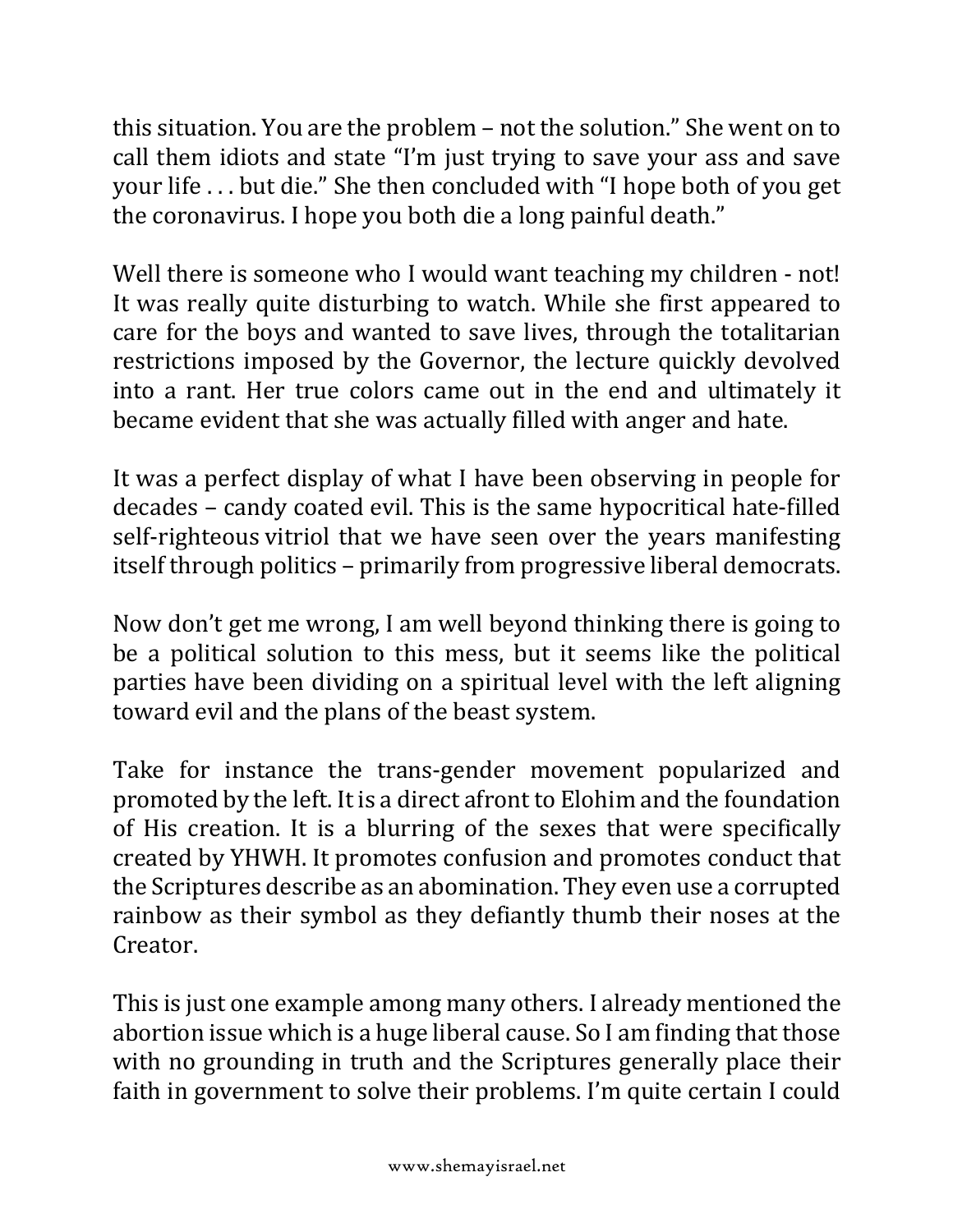guess the teacher's political affiliation and I am seeing that translate over to society in general.

The progressives easily accept the government intervention and oppression, because they have been conditioned to look to the government for solutions. That is why when Governors like Andrew Cuomo get on television with their condescending and patronizing tone, the sheep who have chosen the government to lead them simply follow his voice.

That is likely the result of the public education system that really does not teach children how to think independently. Instead, students are taught to memorize information that they later regurgitate on a test and then forget.

Most American children are not taught the principles of a free society and the real reason why the right to bear arms was second only to the rights to peaceably assemble, practice religion, free speech and free press. These are bedrock principles built into this country for a reason and those principles are being sorely tested and destroyed.

For instance, after every shooting in the US there is a cry for gun control. Again, it is usually from those on the left who would like to see only the government with guns. As I already stated, after the Newtown incident that happened in Connecticut, not New York, Governor Cuomo quickly pushed through "The SAFE Act" because that is the buzz word that they use to control people.

Remember that everything is supposedly for your safety. The government wants complete control so that they can keep you safe. Governor Cuomo specifically sought to ban military style weapons and reduce the sizes of magazines because, according to him, hunters don't need more than 5 bullets in a magazine.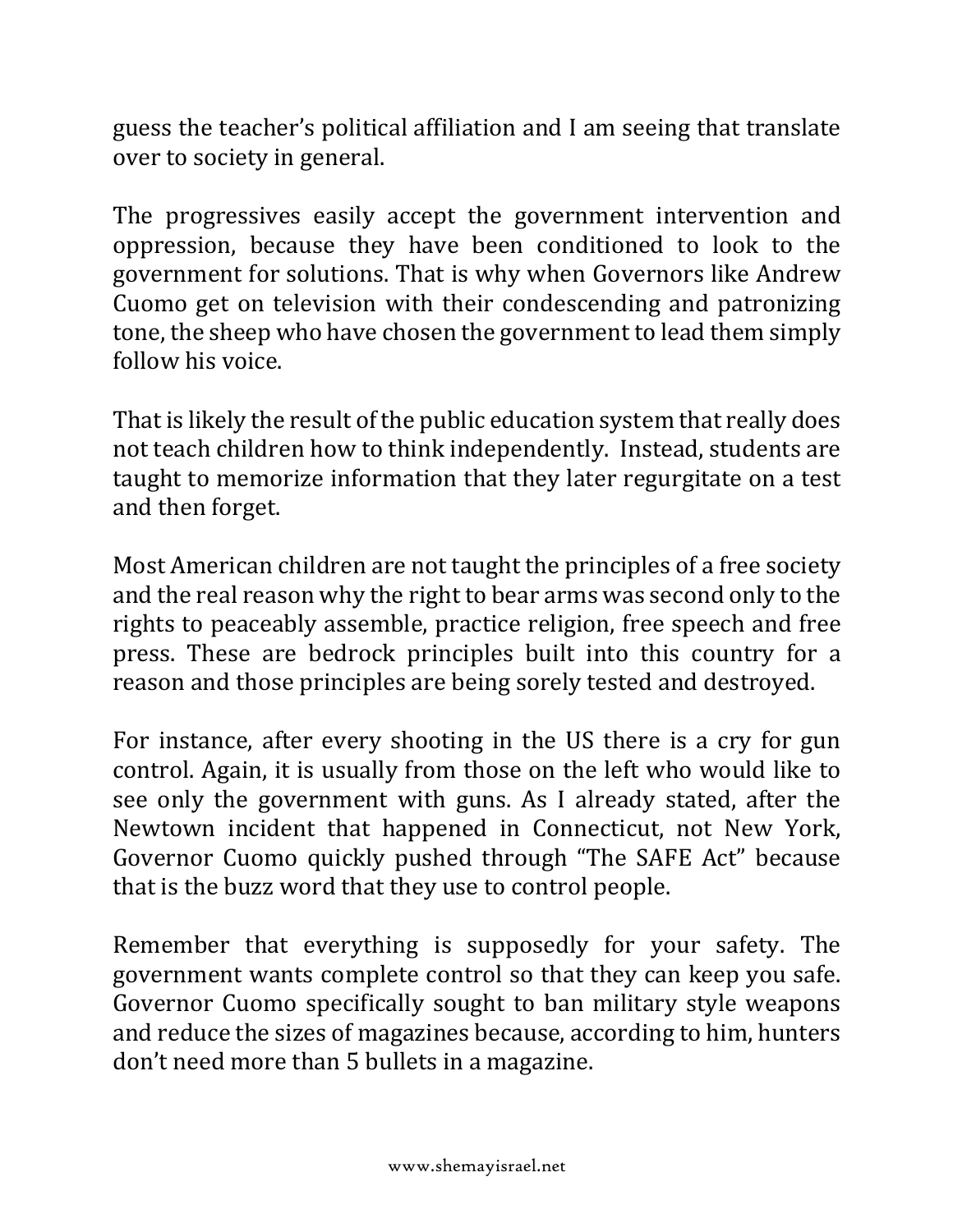So he shifted the entire Second Amendment argument to hunting. The Second Amendment was not to ensure the right of people to go hunting. The Second Amendment was established to ensure that the citizens could form a militia against the government.

Here is what the Second Amendment says: "A well regulated Militia, being necessary to the security of a free State, the right of the people to keep and bear Arms, shall not be infringed."

So the point of the Second Amendment was not simply so people could go hunting or have a gun collection. It was so that they could have a militia, if needed, to insure they remained free. A militia, by its very definition is an army of citizens.

The point was that every citizen would be armed to prevent government overreach and tyranny. That has now become politically incorrect, but it is the absolute truth. Sadly, a person who promotes an armed militia opposed to the government is looked upon as a "domestic terrorist."

And that brings us back to Governor Cuomo. The man is either ignorant of the Constitution, which he pledged to support and defend, or he is purposefully trying to advance an agenda to weaken the populace and empower the government. Anyone with any degree of intelligence can discern the answer to that question.

This man is the very definition of a tyrant who the founders were trying to warn people against. Sadly, he is not the only tyrant who has infiltrated American politics. Progressives have failed to heed that warning and essentially welcome increased government intervention. They have taken over "higher education" and conditioned generations of Americans to become a bunch of lemmings.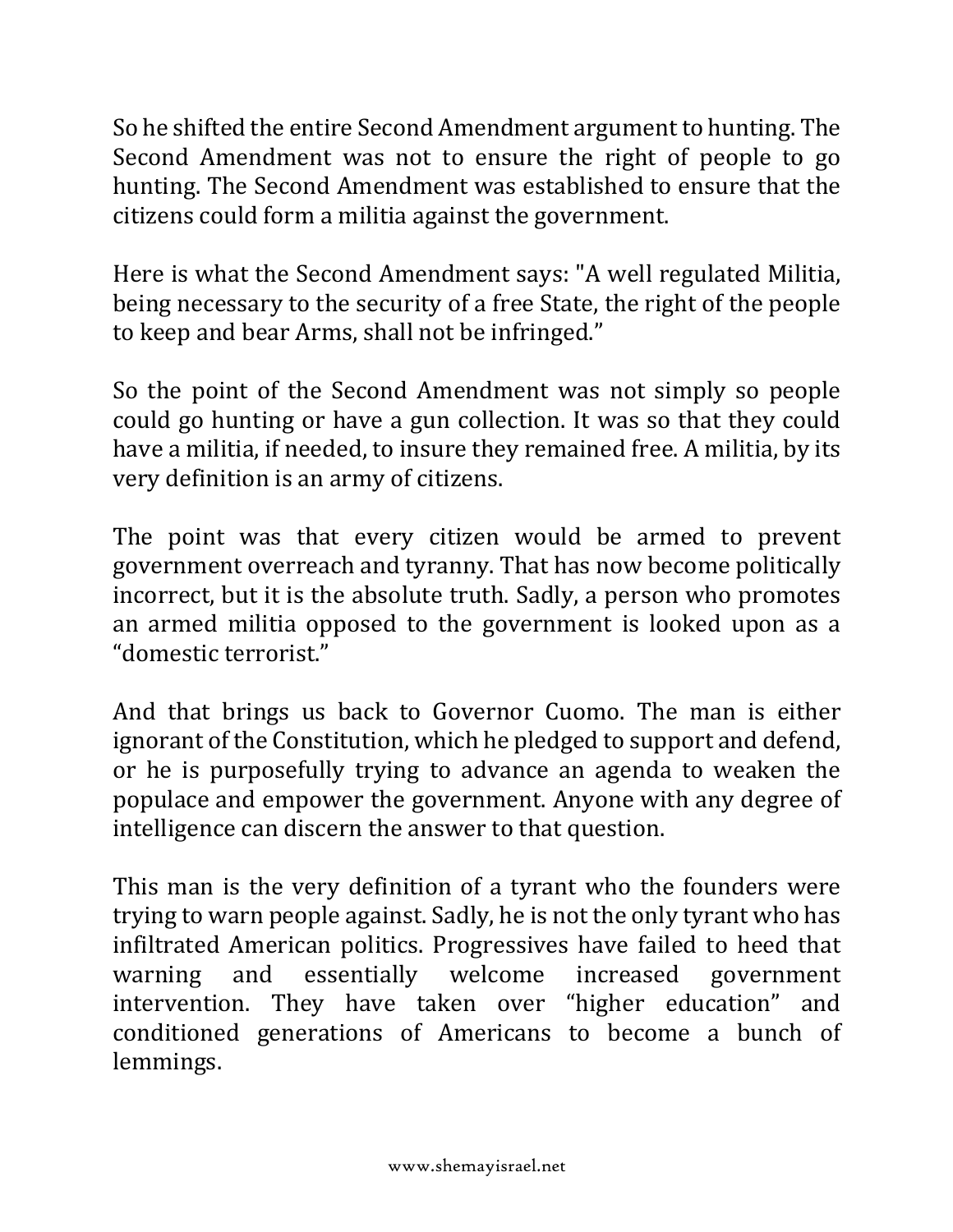Last week I posted a picture of a bunch sheep wearing masks and that likely represents those believers who have lost their way and are listening to a different shepherd. This week I am using lemmings in masks to represent those in society who have bought into the whole COVID-19 drama.

Lemmings are unclean animals. They are rodents with an awful reputation of exploding and committing group suicide by running off of cliffs. None of this is true, but it makes for a good analogy because that is exactly what we see people doing today.

You typically cannot have a rational argument with a progressive without them exploding into a rage. They usually do not want to talk rationally about history. Things usually get emotional and they often base their opinion on a bunch of "what if's" and a lot of bad science and data. Of course, science has become the new religion of the progressive movement, so this ultimately becomes a spiritual issue.

You have heard it said that with great rights come great responsibility, well that is true. People who actually have spiritual understanding value religious freedoms and want to keep them. And if you want to keep those rights you sometimes need to take action to keep them. 

Those individuals who fit the description of the mythical lemmings are willingly to give up those rights and are essentially jumping off the cliff into totalitarianism.

Now here I go, sounding like a conspiracy theorist, not trusting Big Brother government to keep me safe. In fact, last week I actually made a reference to the Nazi propaganda machine that used the same assurance of safety to advance their cause.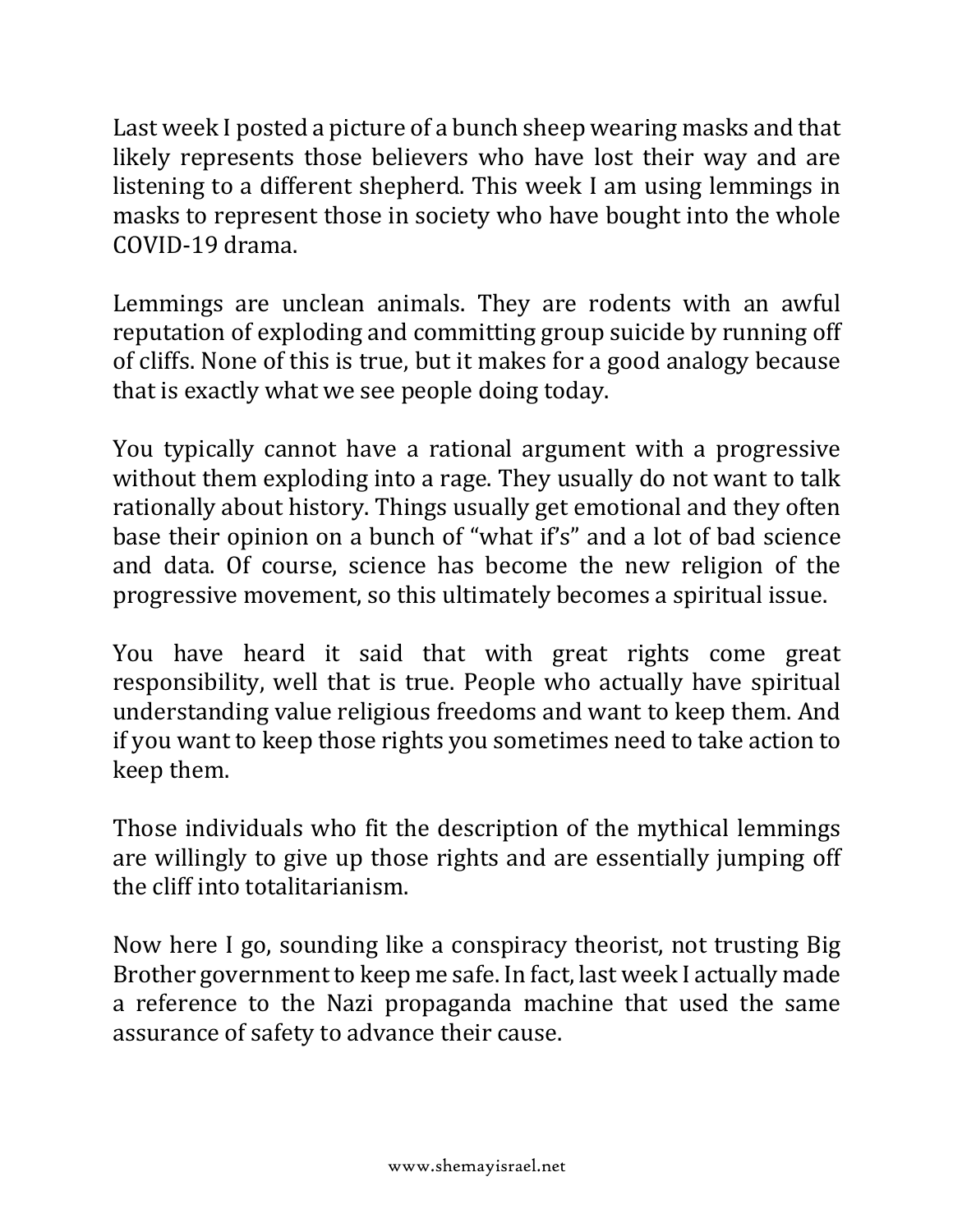In the world of the lemmings, it is not acceptable to compare past tyranny to the present. That's not fair to actually bring up history, because lemmings don't believe the old adage "Those who do not learn history are doomed to repeat it."

So I must be a conspiracy theorist and the first thing that lemmings are taught is to avoid "conspiracy theories" and those who promote them. The lemmings are taught that people who believe conspiracy theories are paranoid and to be avoided.

If you are reading this and realize that you might be a lemming  $-$  there is still hope. While you may have drank the Kool Aid you haven't gone over the cliff yet, but you need to have eyes to see and ears to hear. You need to step outside of your safe place and see what is really going on in the world.

The Scriptures describe an epic conspiracy that is not a theory, it is the reality that we live within. There is a spiritual battle being played out around us, in part, in the political arena. It is important to understand that "the weapons of our warfare are not carnal" and we are never going to get a righteous political solution until Yahushua establishes the Kingdom of Elohim "on Earth as it is in Heaven."

In the meantime, people need to wake up and discern the powers at work and see where this is all headed. The Book of Revelation provides a message given through John for the seven assemblies that he was overseeing in Asia minor. One of those assemblies was located in Laodicea.

They were known for their banking and their trade. They were a wealthy community - not unlike most Americans. The Laodicean believers were initially from the Yahudim (Jews) and were considered to be a sect of the Yahudim (Jewish) community, which was exempt from participating in the Imperial cult.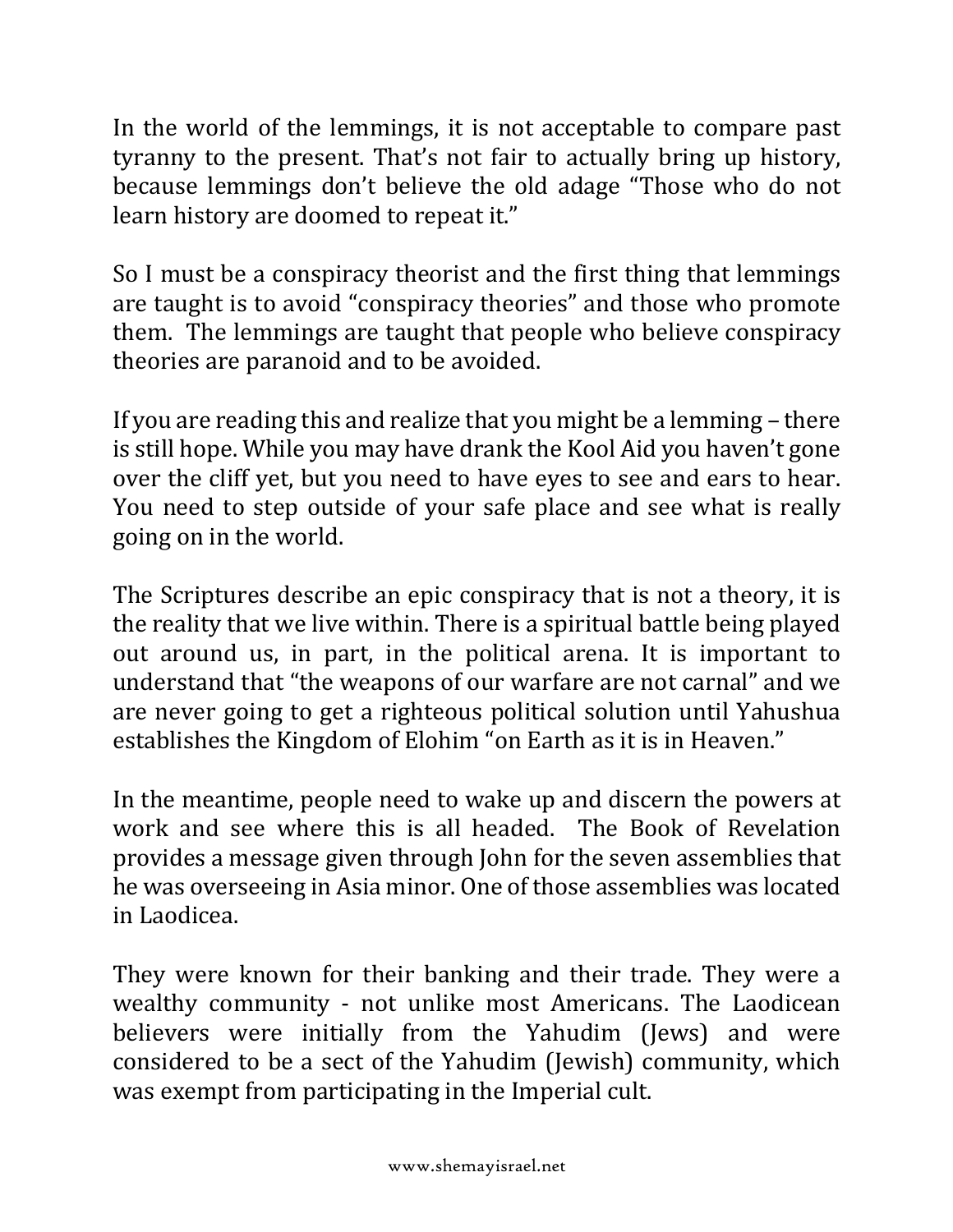Ultimately, as the followers of Yahushua in Laodicea separated from the Pharisaic influenced Yahudim, and started adding Gentile converts, they lost that exemption. As a result, they fell under the persecution of Emperor Domitian, because of their continued refusal to participate in the Imperial cult. Remember that the Beast represents the governments described in Daniel as Babylon through Rome. (Daniel 7)

Rome was the Beast at the time that the Revelation of Yahushua was given and Domitian represented the Beast. He was notorious for declaring himself to be a god while still alive.

Interestingly, Domitian's patron deity was Minerva, the same goddess as the Greek Athena. This is the goddess that currently sits atop of the US Capital Building (known as the Statue of Freedom) and the one that greets visitors to the shores of America (known as the Statue of Liberty). So we see America has all of the earmarks of Rome and the continuation of the Beast – the Fourth Beast.

"The fourth beast shall be a fourth kingdom on earth, which shall be *different from all other kingdoms, and shall devour the whole earth, trample it and break it in pieces*." Daniel 7:23

In Laodicea, followers of Yahushua were ultimately prohibited from buying and selling because they would not worship the image of the Beast – the statue of the Emperor. Remember that markets were localized spaces and people often would be required to make an offering to the emperor before entering the market. Some compromised and participated in the Emperor worship so they could maintain their wealth and prosperity.

As a result, here is the message Yahushua had for them: "<sup>14</sup> *And to the messenger of the assembly of the Laodiceans write, These things says*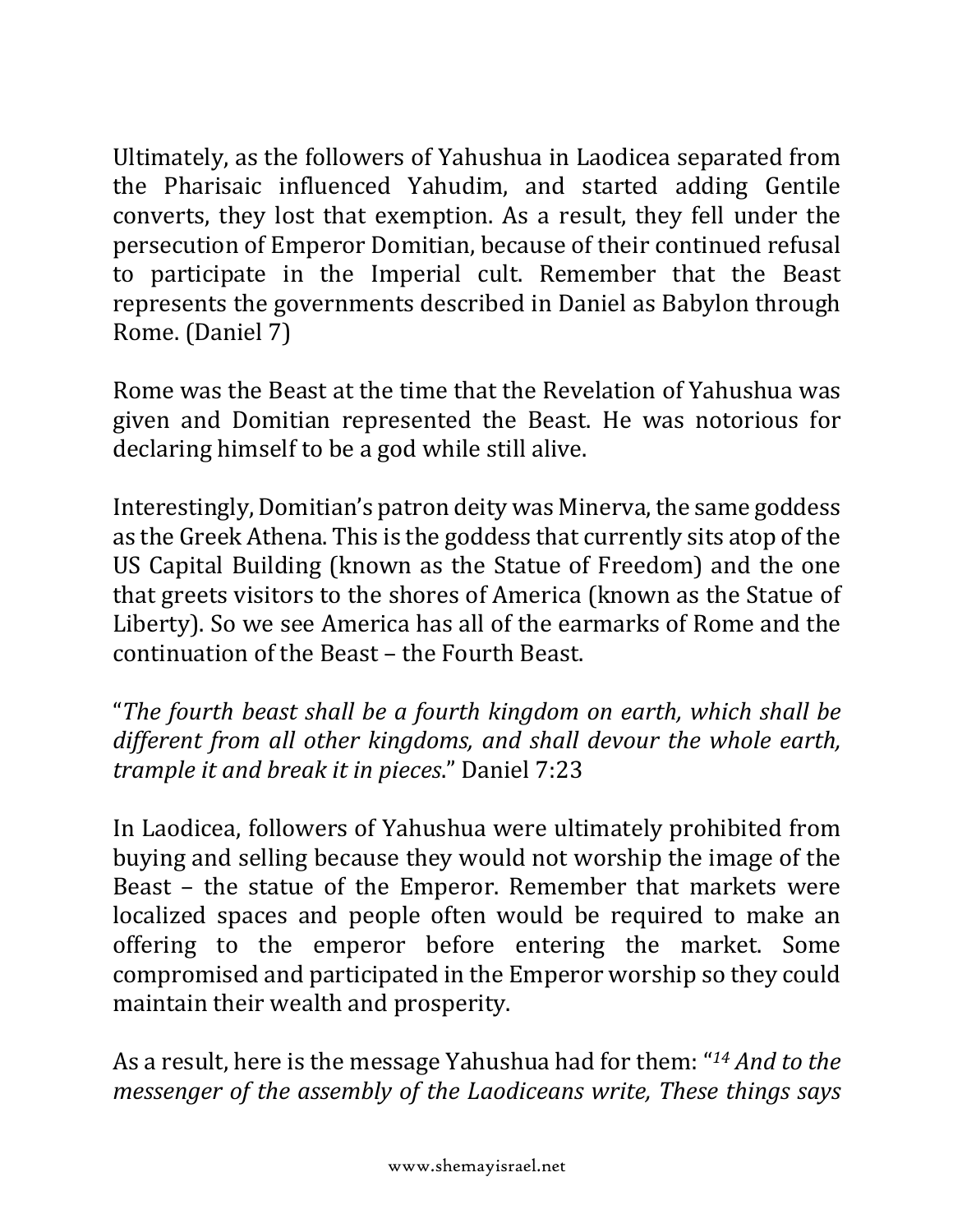*the Amen, the Faithful and True Witness, the Beginning of the creation* of Elohim: <sup>15</sup> *I* know your works, that you are neither cold nor hot. I *could* wish you were cold or hot. <sup>16</sup> So then, because you are lukewarm, *and neither cold nor hot, I will vomit you out of My mouth.* <sup>17</sup> *Because you say, I am rich, have become wealthy, and have need of nothing - and* do not know that you are wretched, miserable, poor, blind, and naked -<sup>18</sup> *I* counsel you to buy from Me gold refined in the fire, that you may be rich; and white garments, that you may be clothed, that the shame of *your* nakedness may not be revealed; and anoint your eyes with eye *salve, that you may see.* <sup>19</sup> *As many as I love, I rebuke and chasten. Therefore, be zealous and repent.* <sup>20</sup> *Behold, I stand at the door and knock.* If anyone hears My voice and opens the door, I will come in to *him and dine with him, and he with Me.* <sup>21</sup> *To him who overcomes I will grant to sit with Me on My throne, as I also overcame and sat down with My Father on His throne."* Revelation 3:14-21

So Yahushua was instructing them to open their eyes. Get their focus off of their comfortable lives that was making them compromise, resulting in them becoming lukewarm. Lukewarm water is not good for drinking or cooking  $-$  it is not satisfying or useful. Likewise, believers who are lukewarm are good for nothing.

Therefore, Yahushua says He will spit out the lukewarm. He told the Laodiceans to look to the Kingdom and their reign with him, not the Emperor and the Beast System that they were living in. It didn't matter if the could buy or sell in the beast System because despite the fact that they thought they were rich, they were wretched, miserable, poor, blind, and naked. It was time for them to start operating in the currency of the Kingdom.

While we see that this type of persecution was localized at that time, the ultimate goal of that same Beast System is to control the entire world. So while we see applications of Revelation in the past, we can also see a future fulfillment occurring right before our eyes.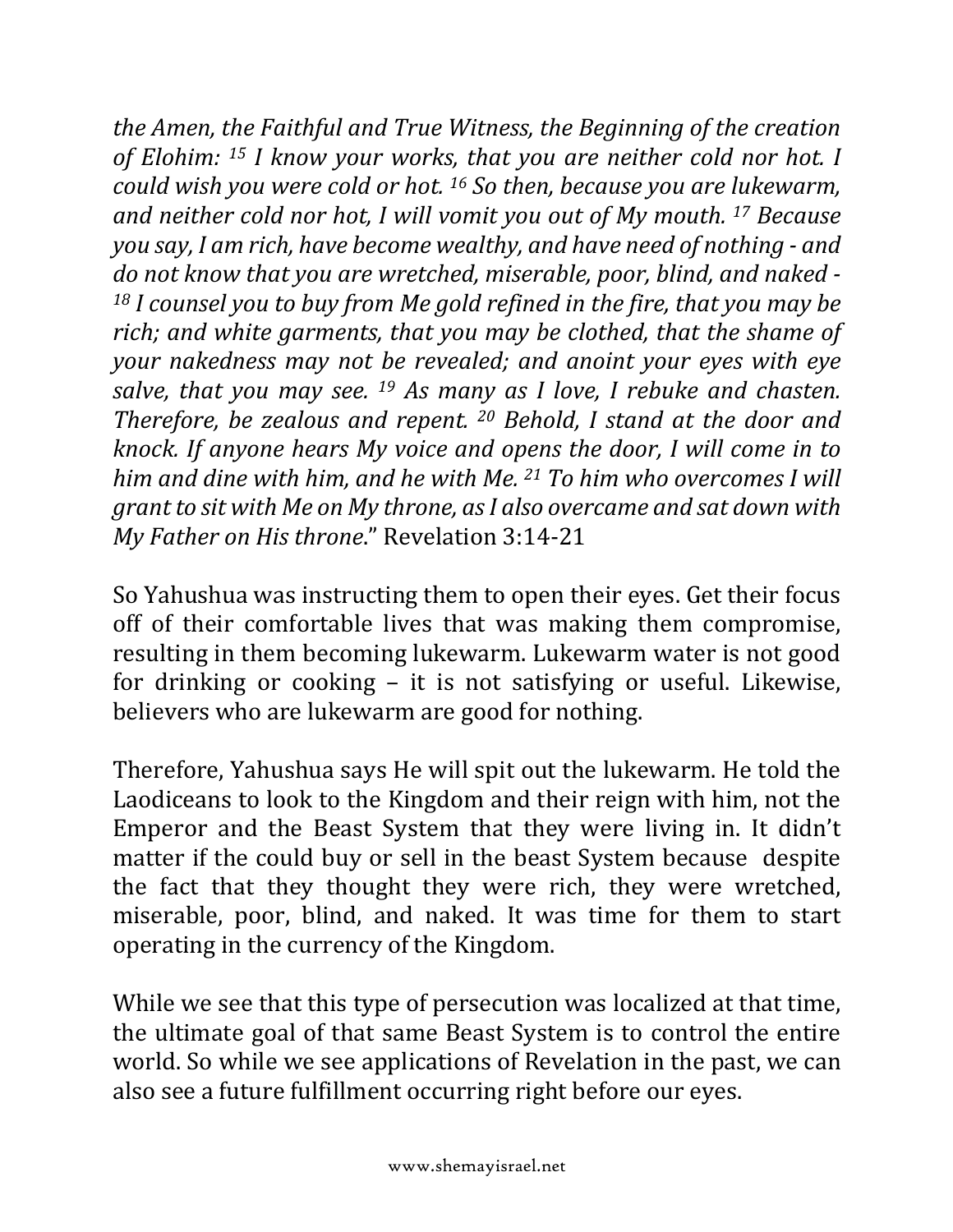In the midst of all of this, it is important to be awake and alert as to what is going on. We cannot become lukewarm to maintain our worldly wealth and comforts. We cannot participate in the implementation of the Beast System. Those who have an understanding of history and the Scriptures therefore don't want the government in their business. As a general rule – the less government the better.

They don't want to be a lemming. They don't want to isolate in their homes, they want to go outside to work, fellowship and exercise. They don't want to social distance, they want to shake hands, give hugs and embrace their fellow man. They don't want to wear a useless mask, they want to breath fresh air and let people hear their voice and see the smile on their face.

Lemmings are the opposite. They are the new social vigilantes and the self-righteous snitches. Sorry to use another Nazi example but they were, after all, masters of propaganda and population control. They also infiltrated and assimilated into the US government through Operation Paperclip after World War II. As a result, it is safe to assume that there is significant influence in our government today.

Regardless, if you bring up any Nazi parallels, a lemming will immediately ignore you because they do not understand history and they have been conditioned to shut down, rather than face the clear facts. 

An important tool in population control was the development of the Nazi Youth where children were used to spy on parents and neighbors and turn them in to the authorities for any social breach. This has actually been going on for decades in the public schools. I have seen it first-hand in my profession as teachers and social workers interrogate children regarding their parents and home life.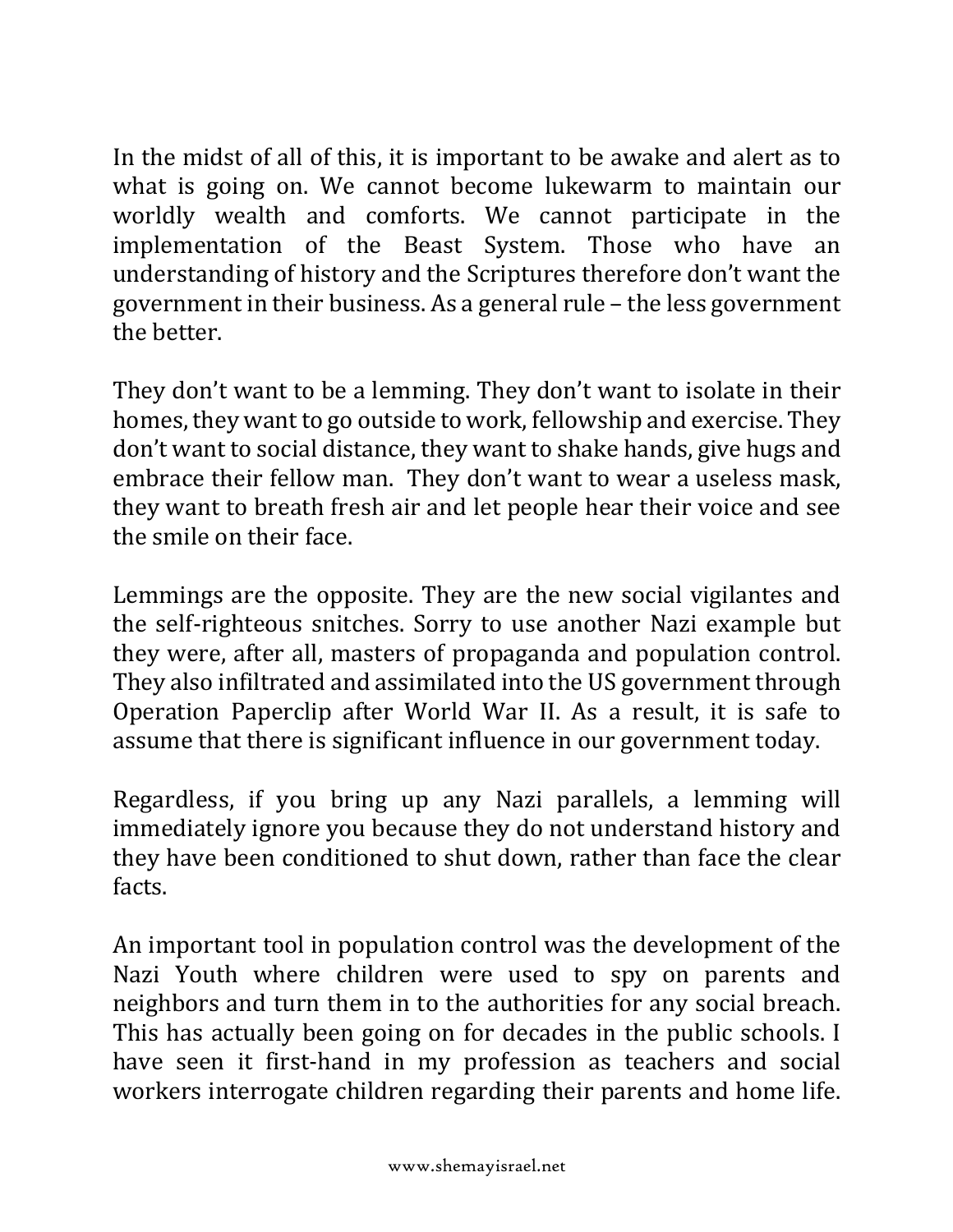Anonymous hotlines are also used to turn in parents and start investigations.

All of the mechanisms for a full-fledged police state are already in place in America. All we needed was something like a staged pandemic to really set things in motion. Now these social distancing vigilantes are turning in their neighbors and fellow citizens. It is shear insanity but it is happening all over the place. They have believed the narrative and are willing to align with the state and betray their fellow citizens.

Last week I saw police lined up on horses pushing peaceful protesting citizens in California and I recently saw a police officer face plant a young lady on a Walmart floor for apparently not wearing a mask. Now I understand there might be more to the story, but this is happening all over the country and the world.

Since the inception of the lockdown I have seen police beating and arresting helpless "non-compliant" citizens. Too bad they don't have a Second Amendment, but that really doesn't matter anymore because the tyrants have already significantly diminished those rights.

The mask wearing lemmings are simply ignorant, deluded and misinformed. Regardless, they carry on, acting like super heroes, thinking they are saving lives while they are simply running off the cliff to their destruction with the other lemmings.

The internet is currently filled with evidence of outrageous treatment of business owners desperate to open their business, being scorned, tormented and ridiculed for not observing lockdown and social distancing orders. They are accused of being greedy and selfish for simply wanting to do what is natural  $-$  pay their bills and put food on their tables.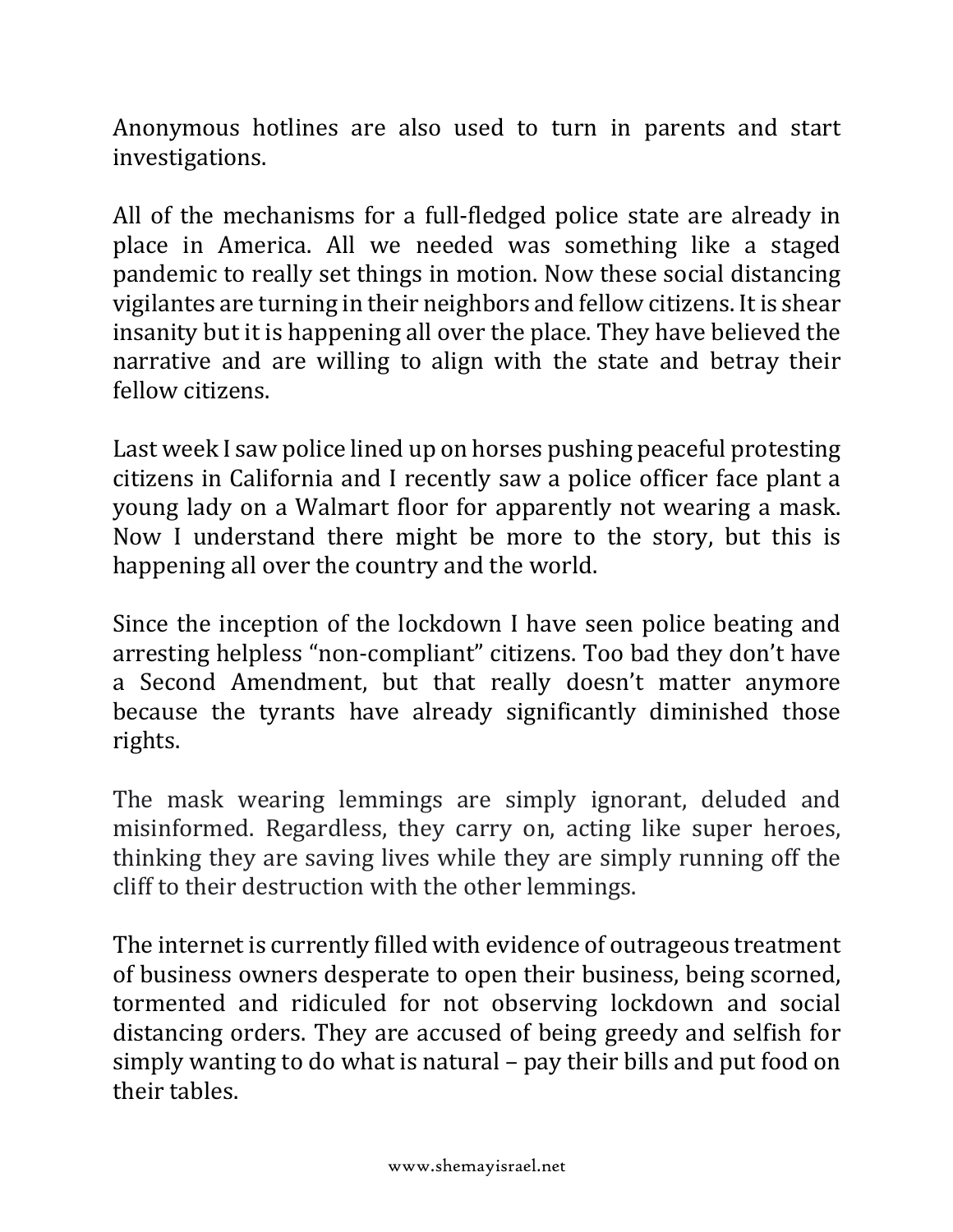We now live in a society where people who want to work are being fined and jailed. Liquor stores are deemed essential and Walmart Stores are open and full, while churches are closed and empty. The notion that shopping in a store is a greater right than exercising religion, peaceably assembling or exercising free speech is unthinkable. The idea that a state governor or mayor has the power to suspend religious observance based upon a perceived viral threat is not only outrageous, it will open the door for unlimited potential future violations. Pandora's box has now been opened.

The Scriptures state that "*You shall know them by their fruits*." (Matthew  $7:16-20$ ) We are supposed to discern a liar and a wolf in sheep's clothing through their fruits. The fruits of this entire affair are evil, perpetrated by lies and deception. They are playing with numbers and manipulating the facts.

When discussing how they would count COVID-19 deaths, Dr. Deborah Birx specifically stated "we have taken a very liberal approach to mortality". In other words, they are attributing deaths to COVID-19 whether or not it is actually proven or substantiated. This is exactly what the CDC has recommended and I have seen those documents. I have heard from doctors complaining that they are being pressured to add COVID-19 to death certificates and I have seen the evidence that this is actually occurring in America - just like in Italy and around the world.

Dr. Birx also specifically stated that anyone who dies with COVID-19 is being treated as a COVID death. Now this is nothing short of medical fraud. They are specifically targeting one virus and intentionally amplifying the numbers.

This would be the same as saying that anyone who dies while they have a cold will be listed as dying from the cold. So if they had stage 4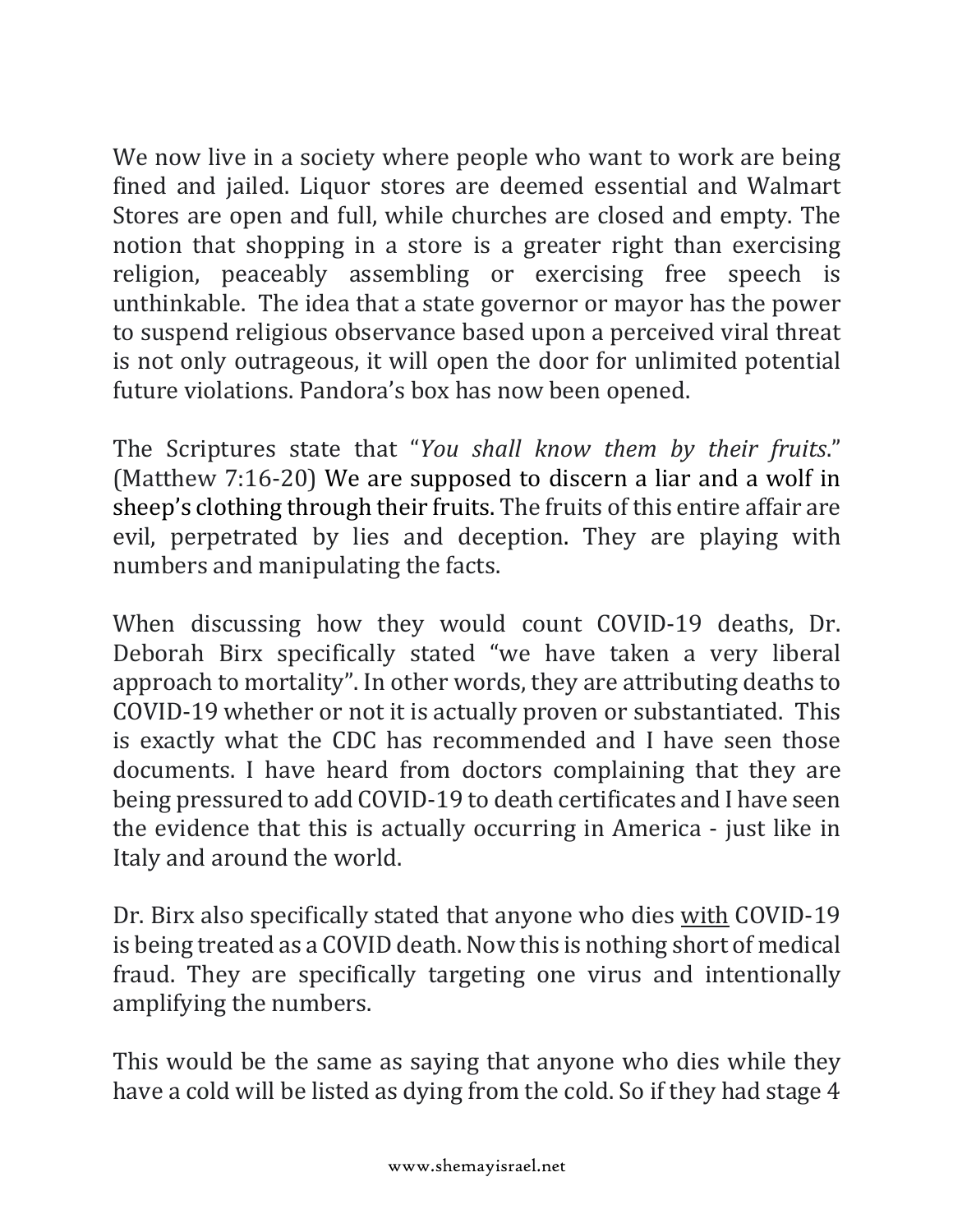cancer and happened to have a cold when they died, the death would be attributed to the cold and not the cancer for statistical purposes. It's obviously absurd, but they are intentionally manipulating the data to justify their pandemic response.

Doctors are reporting that there are incredible financial incentives for hospitals to treat patients as COVID patients and to put them on ventilators. The really tragic part is that in many cases a ventilator is the wrong treatment and they could actually be killing patients.

Obviously, that will be counted as a COVID death and the hospital will make \$39,000.00. According to many doctors, hospitals are actually killing people through their treatment and the sad reality is that the faster the people die, the more money hospitals can make. If this is truly happening, is it any wonder that bodies have piling up at certain hospitals?

There is an old saying that "Figures don't lie but liars sure can figure". Well we are seeing the liars misrepresent the true numbers. In fact, it is getting harder and harder to get to the raw data when you do an internet search.

When you try to get raw data the search engines will immediately inundate you with COVID articles including dramatic headlines pumping COVID death rates, but there is very little raw data and a lot of subterfuge going on.

As I said weeks ago, the real test of whether we are in a pandemic is whether we are experiencing above-average deaths directly associated with the cause of the pandemic. As I previously quoted, the average death rate is a little under 8,000 per day in America. That would amount to an average number of 56,000 people dying in an "average" week.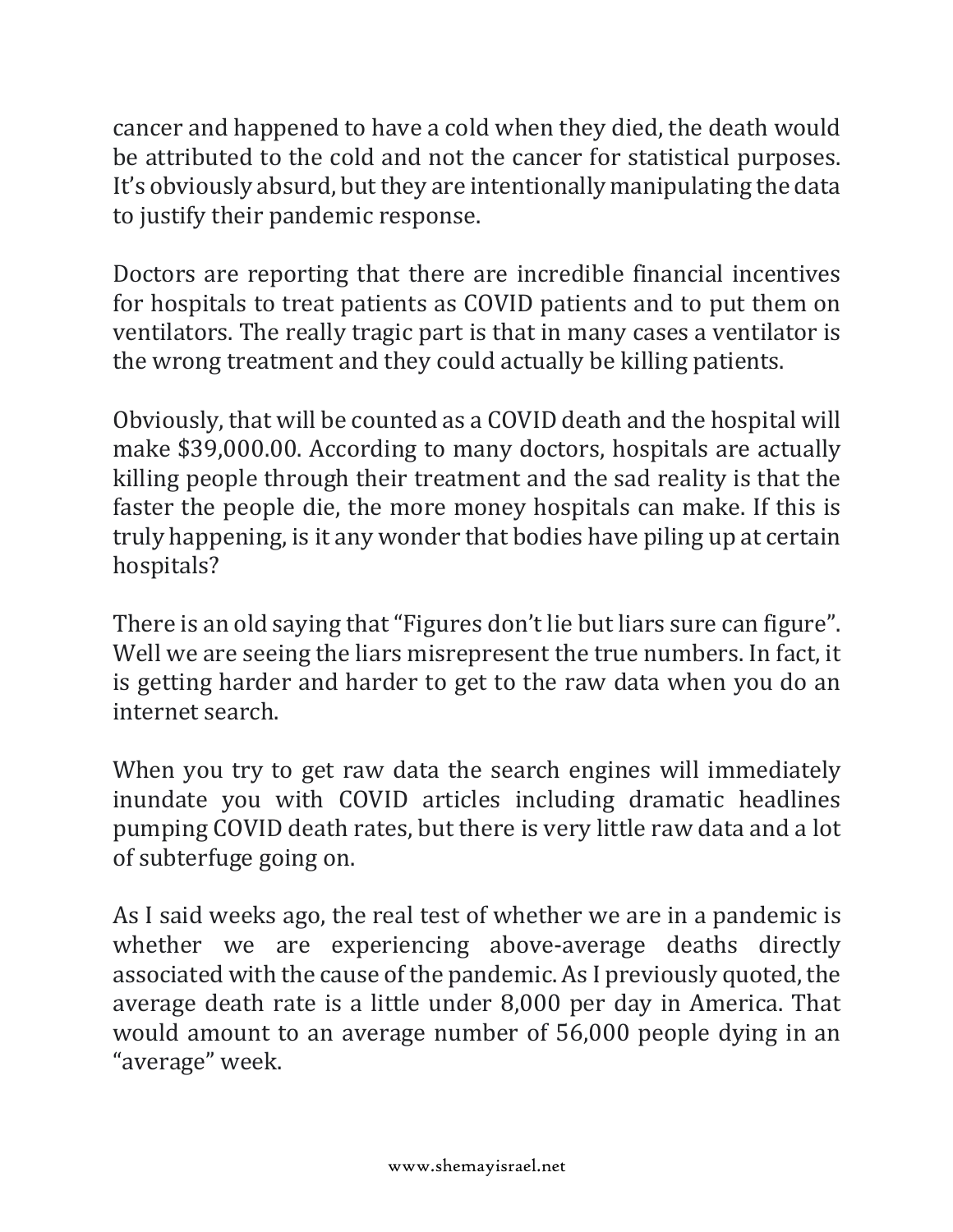We are exiting the flu season so over the past several months we would expect to see above average numbers. If we are truly in a pandemic situation we would expect to see much higher than average deaths. So let's look at the actual numbers for the past couple of months according to usafacts.org, using CDC figures.

| <u>Week ending</u> | Known deaths from all causes |
|--------------------|------------------------------|
| 02/01/2020         | 56,662                       |
| 02/08/2020         | 57,240                       |
| 02/15/2020         | 56,440                       |
| 02/22/2020         | 56,153                       |
| 02/29/2020         | 55,721                       |
| 03/07/2020         | 55,268                       |
| 03/14/2020         | 53,287                       |
| 03/21/2020         | 53,053                       |
| 03/28/2020         | 55,540                       |
| 04/04/2020         | 59,246                       |
| 04/11/2020         | 52,083                       |

I hope that you can see that there is no pandemic going on. The supposed 79,000 COVID deaths in the United States are not new or additional deaths. We are not seeing an increase in actual deaths, just a redistribution of causation and a manipulation of data. The daily death counts are rigged to create the illusion of a pandemic.

This is not just medical fraud, it is a political and economic crime. As it turns out, most of the players in this drama are corrupt to the core. People are intentionally creating the illusion of a pandemic

Over the last several weeks, we have seen more and more information come out against certain vaccine practices and the corruption of the Pharmaceutical industry, along with government officials such as Dr. Fauci.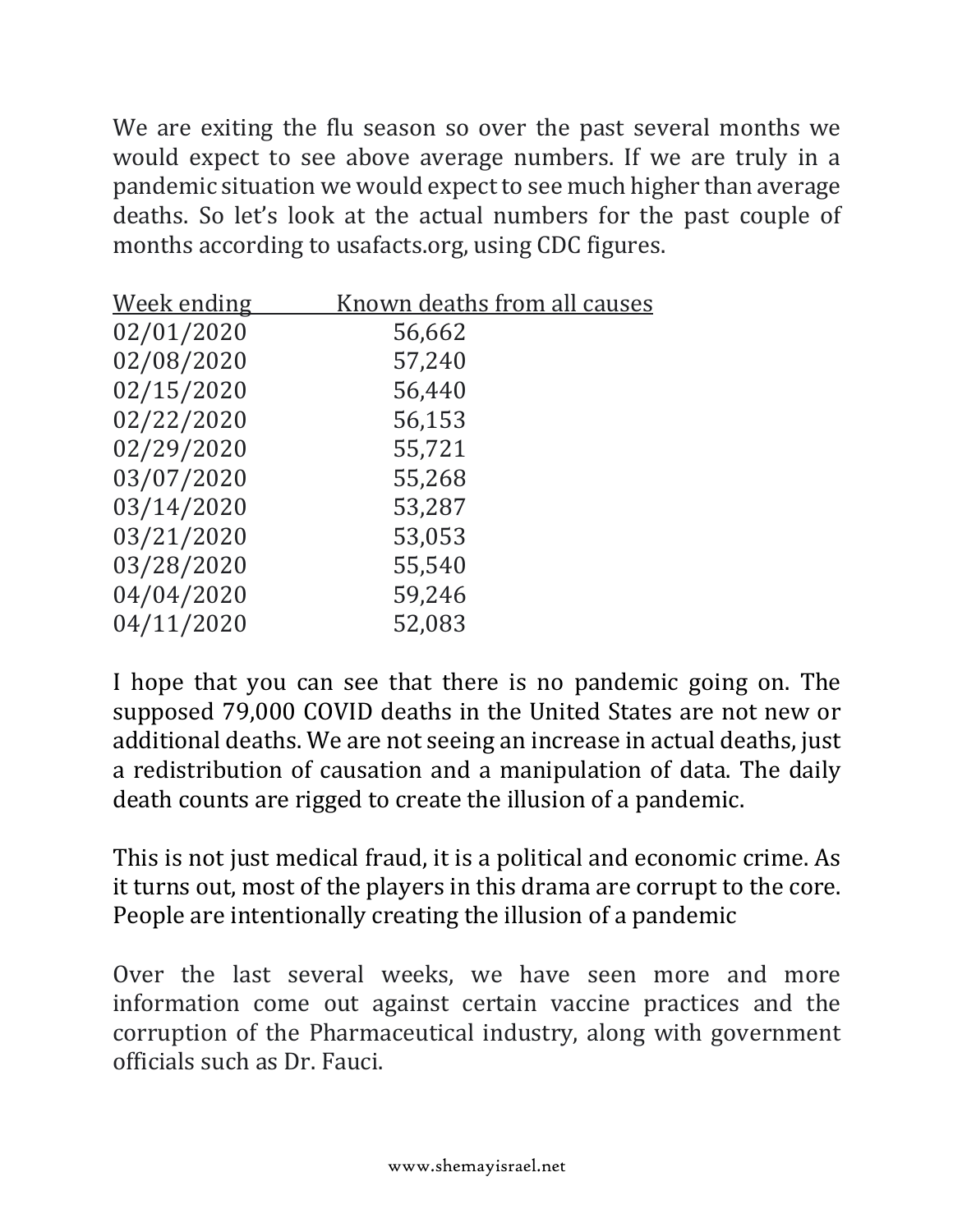Dr. Fauci is the director of the National Institute for Allergies and Infectious Disease (NIAID). He has served under 6 presidents and he is the very definition of "the swamp" that President Trump was supposed to drain.

The NIAID has a 4.5 billion dollar annual budget and I mentioned last week about the millions of dollars that went to Wuhan to continue coronavirus research despite a Congressional moratorium. Fauci should be fired and a criminal investigation should be conducted. It all comes down to "follow the patents and follow the money."

This is where is gets very interesting, because remember when everyone said that we wouldn't have a vaccine for 18 months to 2 years? Well, it looks like we have a "miracle" in the works as we continue to hear reports of a possible vaccine in the very near future.

In fact, a recent article in The Washington Post on May 6, 2020 highlighted a young woman who "spent her life preparing for this moment." The article suggests that Kizzemekia Corbett may be the one to create the vaccine to end the pandemic, and it looks like she is being set up to be the hero. But wait, it gets better, because she just so happens to work for Dr. Fauci at the NIAID. What a coincidence!

Again, you must excuse me for my skepticism and my sarcasm but do they actually think that the masses are that gullible? The answer, of course, is a resounding yes.

It is likely that since this was an engineered virus, they already have a vaccine. They just cannot bring it out too soon, or that would really raise suspicions. I already mentioned the possible Fort Detrick involvement and in numerous interviews Dr. Judy Mikovits points directly to the Fort Detrick/Wuhan lab connection with Fauci at the heart of it. She states that there is no way that COVID-19 naturally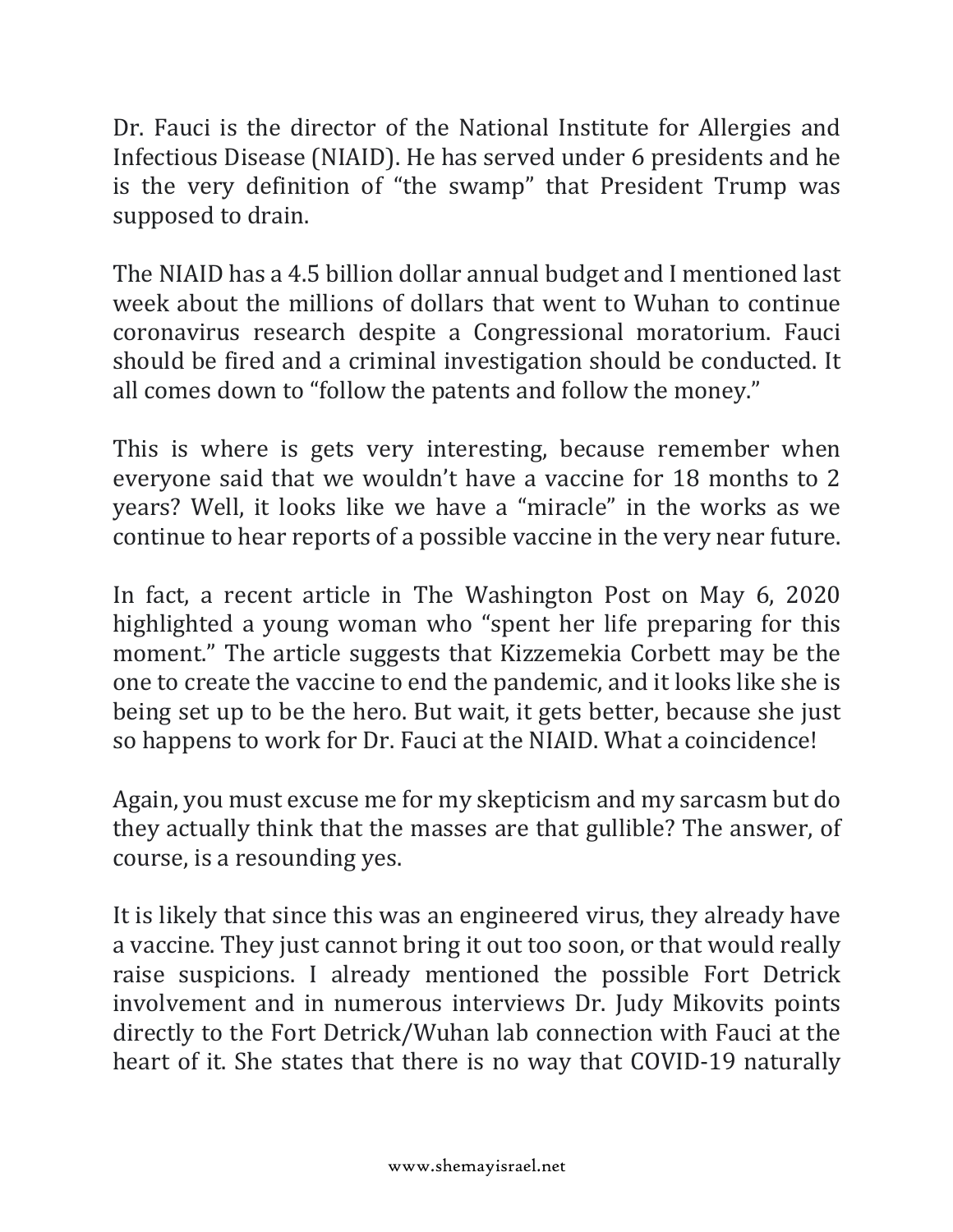evolved from SARS-1 in a decade, and the wet market hypothesis is simply a distraction. Of course, she is not the only one saying this.

Interestingly, Dr. Mikovits has recently undergone enormous character assassination across the internet after she went public with the Fauci corruption. All social media outlets have taken down her interviews as fast as they can be posted, and they have labelled her as "a discredited American ex-research scientist who is known for her anti-vaccination activism, promotion of conspiracy theories, and scientific misconduct."

The fact that the powers that be are expending such energy to silence this individual only adds to the likelihood that she is speaking the truth. She has been included in an upcoming movie titled "Plandemic" which the mainstream media is working overtime to discredit. I saw the same tactics used to silence the movie entitled "Vaxxed."

The fact is that the vaccine industry makes enormous profits with little to no proof that vaccines are effective, and they often even cause harm. Regardless, they have complete immunity for damage, so they have about the biggest racket going aside from the Federal Reserve which actually gets to print money out of thin air.

With so much money on the line, vaccine manufacturers will go to great lengths to silence any and all opposition. As the voices of opposition are being silenced, the lemmings are being conditioned to anxiously wait with baited breath for a vaccine "cure."

Once that is announced, they will race with their sleeves rolled up, begging to get it injected into their bloodstream. Until then, they must stay home, stay 6 feet apart and wear their masks to protect themselves, and the other lemmings, from the "invisible enemy."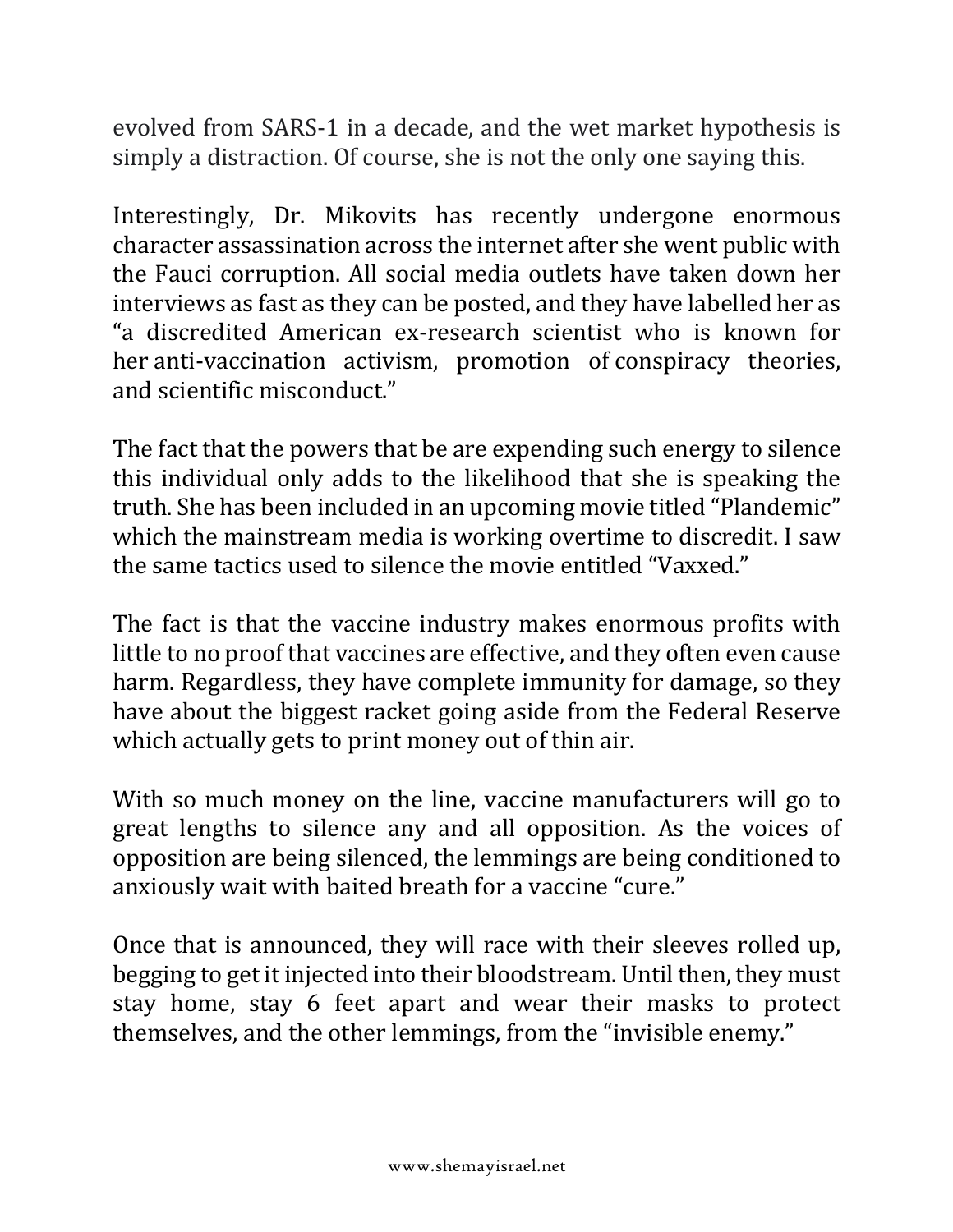Again, this has been a masterful stroke in population control and the stage is being set for what Bill Gate's refers to as "the Final Solution" – the vaccine. The lemmings will then stand in line, properly socially distanced of course, and await their turn to step off the cliff fulfilling their role in the depopulation agenda.

It's all part of the plan that has been expressed by Gates and others to vaccinate the world and then implement the mark using "Luciferase" quantum dot. That wasn't a typo folks. They are actually going to use the Luciferase enzyme for the mark of the beast. You literally cannot make this up!

Speaking of not making something up, remember the Microsoft cryptocurrency patent identified as 060606 (666) that I mentioned will go along with the vaccine and the mark? Well last week I was contacted by a patent paralegal who advised me that there was no way Microsoft could have intentionally selected that number, because they are assigned by the computer when submitted. So that makes the whole thing even more suspect.

There is no doubt that Artificial Intelligence (AI) is involved in implementing the Beast System, and it really sheds light on what we read in Revelation concerning the image of the Beast.

This all brings us back full circle from the beginning when man was made in the image of Elohim. The "nachash" was a dragon-like reptilian being that lost its' wings. That is why he is known as the serpent, and he has been trying to destroy the image of Elohim and create his own race since his deception in the Garden of Eden.

This is a struggle to alter our DNA because that is what classifies us as being in "the image of Elohim." As a result, it is no coincidence that we are seeing these RNA viruses at the center of the battle. It is a battle of the blood, because the life is in the blood. The enemy wants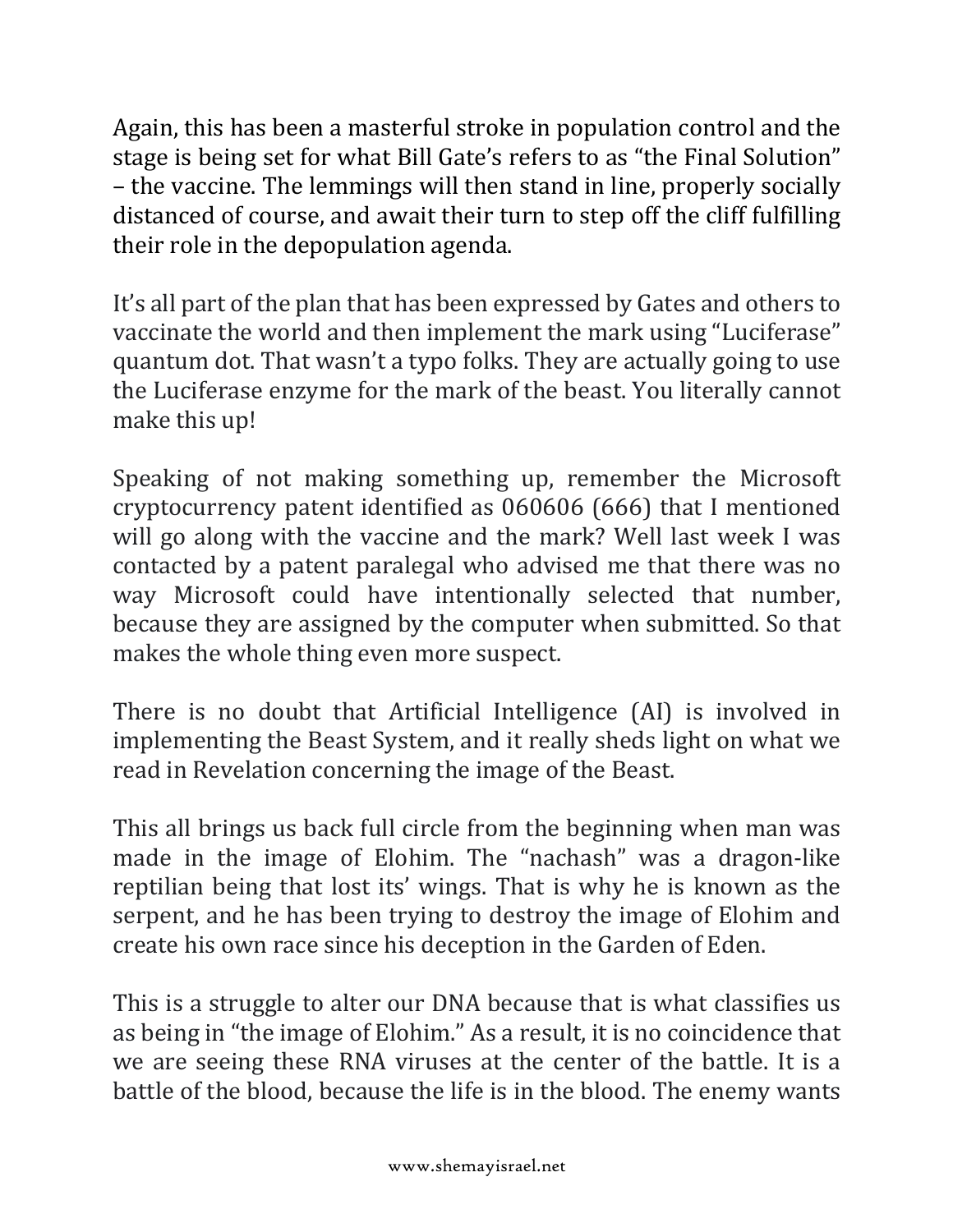to defile all flesh just as occurred during the days of Noah when "all flesh was corrupted" by the fallen angels. (Genesis  $6$ )

Now is the vaccine the "Final Solution" or simply laying the groundwork for the future 5G rollout or some other part of the plan? Who knows, and for that matter, who really cares?

You see, you can spend all of your time trying to expose the enemy and forget that you have work to do in the Kingdom. Yes, it is good to sound the alarm, but we need to be shouting from the housetops the true "Final Solution" to  $sin$ , plagues and death  $-$  Yahushua the Messiah.

After the letters to the seven assemblies in the text of Revelation we read about a door opening in the heavens and the voice of a shofar calling John up to the Throne Room. What John saw was nothing short of spectacular.

Interestingly, surrounding the Throne of YHWH are 24 Elders sitting on Thrones who fall down before Him and cast their crowns before His Throne and proclaim: "*You are worthy, O YHWH, to receive glory* and honor and power; for You created all things, and by Your will they *exist and were created.*" Revelation 4:11 That is not necessarily the best translation and another rendering might read "*For your pleasure they exist and were created*."

So we understand that everything in existence was made by YHWH, for His pleasure. As a result, all of creation should be worshipping Him. That is why we were created. When we worship YHWH, we bow down and humble ourselves before Him which acknowledges Him as our Creator. That is exactly how the 24 Elders express their worship (Revelation 4:10)